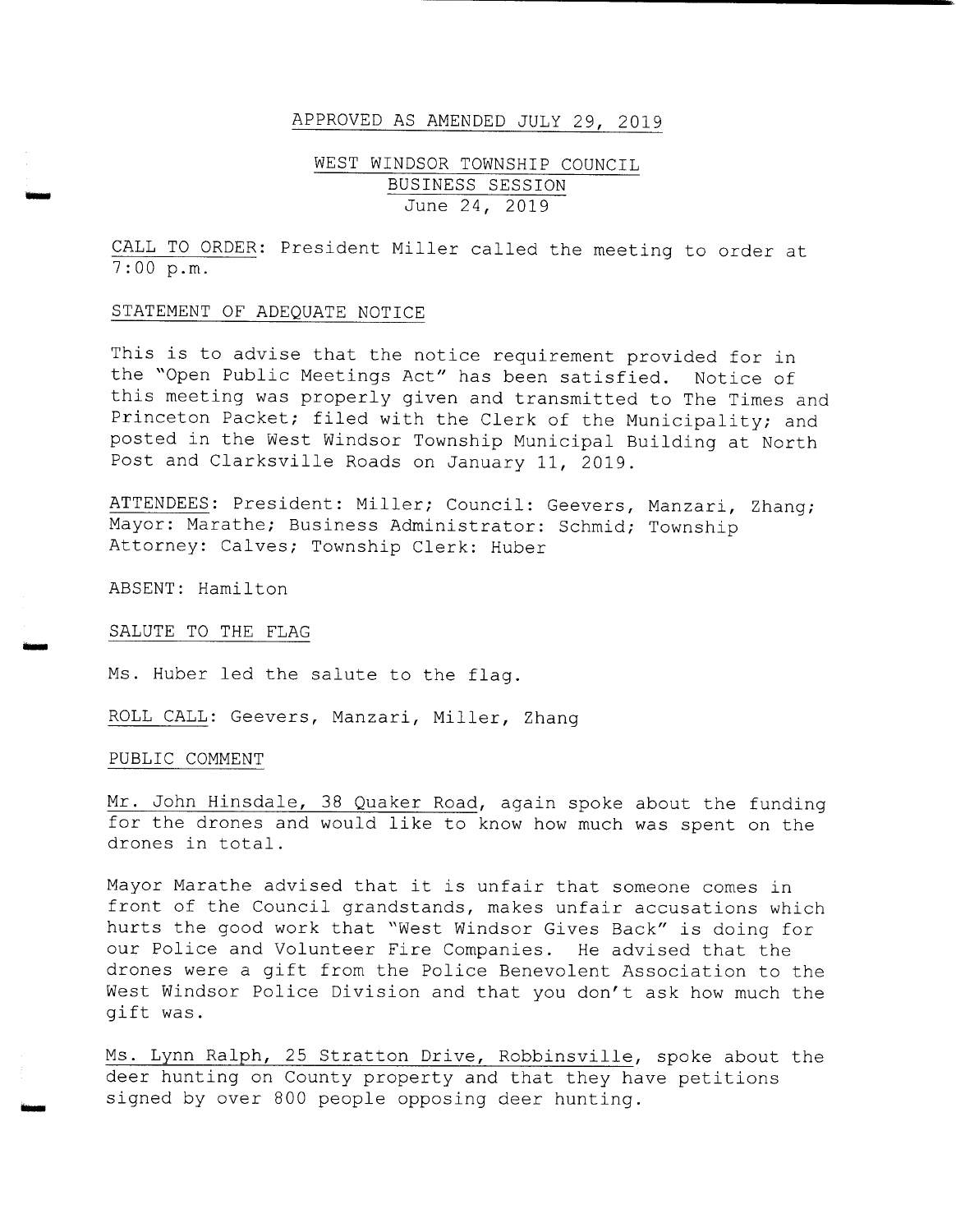Page 2 Business Session June 24, 2019

Ms . Joyce Allington, <sup>3361</sup> Lawrence Road, Lawrenceville, expressed her opinion on the methods the County is using for deer control and read into the record several statistics on why this method is not the correct one to be used. She also provided information on better ways of reducing the deer population.

Ms. Yan Mei Wang, 41 Montgomery Street, noted her support for Resolution 2019-R137 for micro-surfacing road improvements.

#### ADMINISTRATION COMMENTS

Ms . Schmid made the following announcements :

- Emergency repairs are being done on the bridge over the railroad tracks on Quakerbridge Road. The roadway in each direction will be reduced to one lane for the next <sup>15</sup> days weather permitting.
- Alexander Road Resurfacing Project between Roszel Road and Route One started today and will continue for the next <sup>5</sup> days weather permitting.
- Mercer County is holding meetings on the 2019 Bicycle Master Plan throughout the County.
- There will be no refuse collected on Thursday, July 4th. Garbage for these areas will be picked up on the next regular garbage day.

Mayor Marathe announced that <sup>a</sup> lottery for the affordable housing units at the new PARC Development off Bear Brook Road will be conducted on Monday, July 15, 2019 at 2:00 p.m. He announced that the link for Magzter is being worked on and he thanked Council for their support of the project .

### COUNCIL MEMBER COMMENTS

Ms . Manzari announced that the " Dive Into Summer" event for the Princeton Junction Volunteer Fire Company had to be cancelled due to bad weather and that <sup>a</sup> new date will be announced soon. She congratulated all the students that graduated.

Ms. Geevers congratulated all the students who have graduated.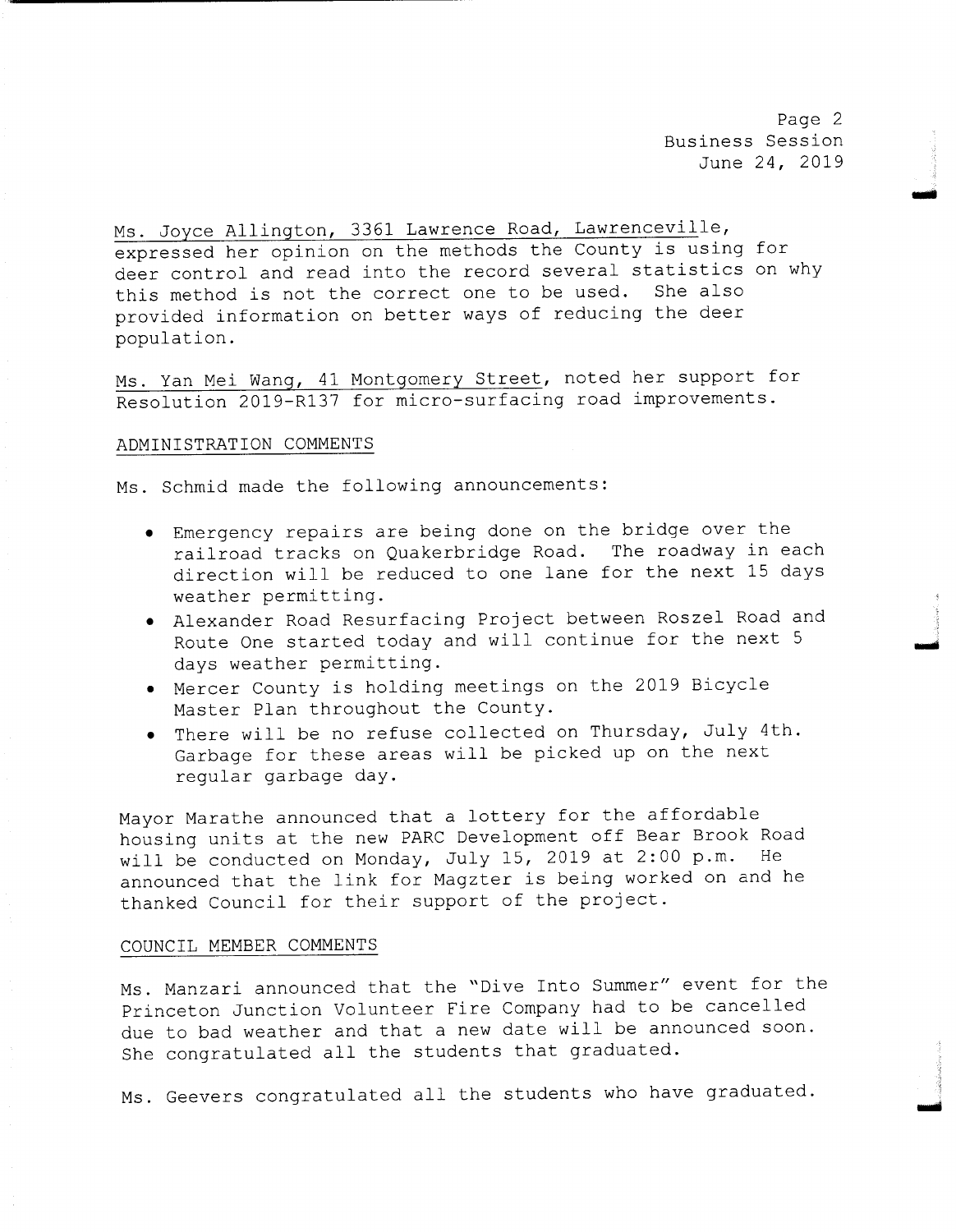Page <sup>3</sup> Business Session June 24, 2019

Mr. Zhang also noted his congratulations to all the graduates . He advised that he visited the PARC Development recently.

### CHAIR/ CLERK COMMENTS

President Miller congratulated all of the graduates and wished them all the best.

### PUBLIC HEARINGS

ram

mom

2019-19 AN ORDINANCE AMENDING AND SUPPLEMENTING CHAPTER 82 "FEES" SECTION 82-4 - CONSTRUCTION FEES OF THE CODE OF THE TOWNSHIP OF WEST WINDSOR

President Miller opened the Public Hearing.

Motion to close public hearing: Manzari Second: Zhang RCV: aye Geevers Hamilton - absent aye Manzari aye Zhang aye Miller

Motion to adopt: Manzari Second: Zhang RCV: aye Geevers Hamilton - absent aye Manzari aye Zhang aye Miller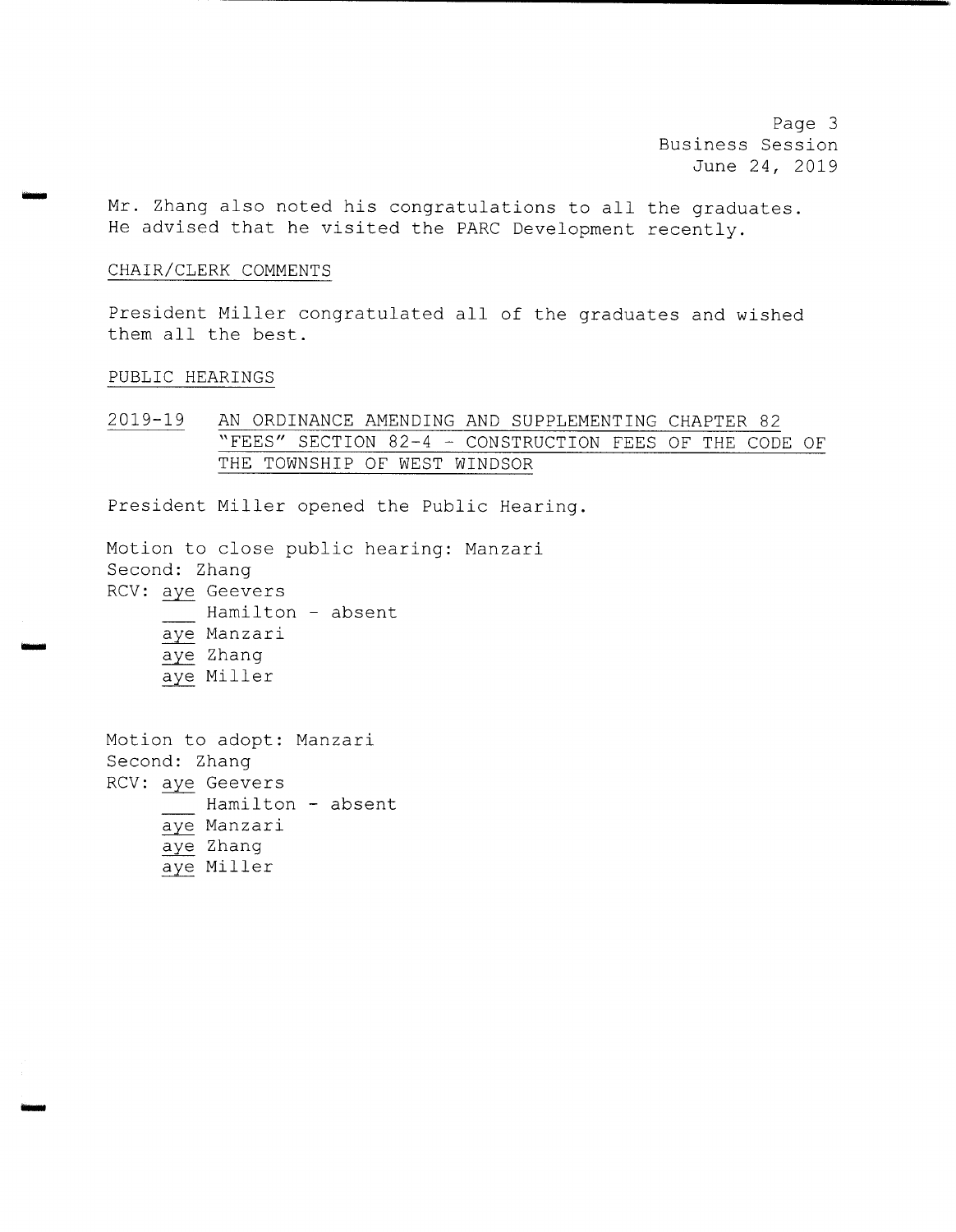Page <sup>4</sup> Business Session June 24, 2019

.<br>أغلب س

2019-20 AN ORDINANCE AMENDING AND SUPPLEMENTING CHAPTER 82 "FEES" SECTION 82-5 - ELECTRICAL SUBCODE FEES OF THE CODE OF THE TOWNSHIP OF WEST WINDSOR

President Miller opened the Public Hearing.

Motion to close public hearing: Manzari Second: Geevers RCV: aye Geevers Hamilton - absent aye Manzari aye Zhang aye Miller

Motion to adopt: Manzari Second: Geevers RCV: aye Geevers Hamilton - absent aye Manzari aye Zhang aye Miller

CONSENT AGENDA

#### RESOLUTIONS

- 2019- R130 Approving the Insertion of <sup>a</sup> Special Item of Revenue in the 2019 Budget - Clean Communities Program 63, 156 . 50
- 2019- R131 Approving the Insertion of <sup>a</sup> Special Item of Revenue in the <sup>2019</sup> Budget - Alcohol Education Rehabilitation & Enforcement Fund \$3,375.74
- 2019-R132 Revising the Reservation of Sewer Capacity and Treatment Works Approval Permit Application to the New Jersey Department of Environmental Protection for the Project Known as Bear Brook Homes (PB16-12)
- 2019- R141 Approving the Request for <sup>a</sup> Permit from WPST Freedom Festival for <sup>a</sup> Public Fireworks Display on June 29, 2019 ( Rain date June 30, 2019) at Mercer County Park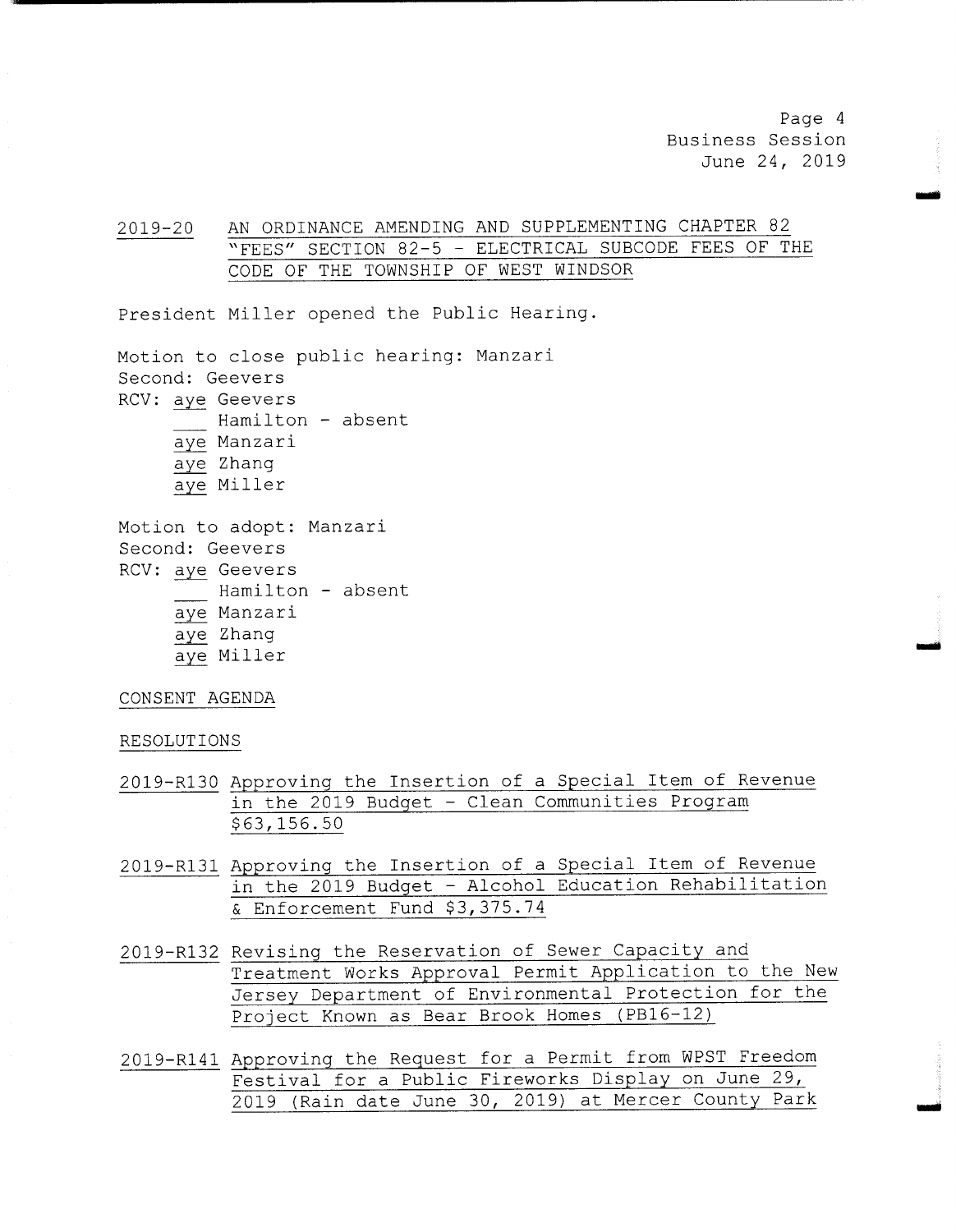Page <sup>5</sup> Business Session June 24, 2019

### BILLS & CLAIMS

UMW

Ms. Geevers inquired why the Township is once again paying for the sanitary sewer line to be cleaned at the West Windsor Arts Center due to a buildup of grease, fats and oils. She advised that they were notified of proper disposal techniques for the paints and these materials when this problem occurred before . Ms. Geevers noted this needs to be addressed during the lease renewal .

Ms. Manzari agreed with the Ms. Geevers and noted that this needs to be addressed going forward.

Ms . Schmid advised that the Health Department conducted <sup>a</sup> seminar on the proper disposal of paints. She advised that at some point <sup>a</sup> new line will be installed and will hopefully end this problem.

President Miller noted that the bill must be paid because the services have been rendered. She too advised that this type of expense should be addressed going forward with the new lease .

Ms . Geevers requested that <sup>a</sup> second letter be sent advising the West Windsor Arts Council that the Township is not going to continue paying for this and also advised this should be addressed in the new lease .

Motion to approve consent agenda: Zhang Second: Geevers RCV: aye Geevers Hamilton - absent aye Manzari aye Zhang aye Miller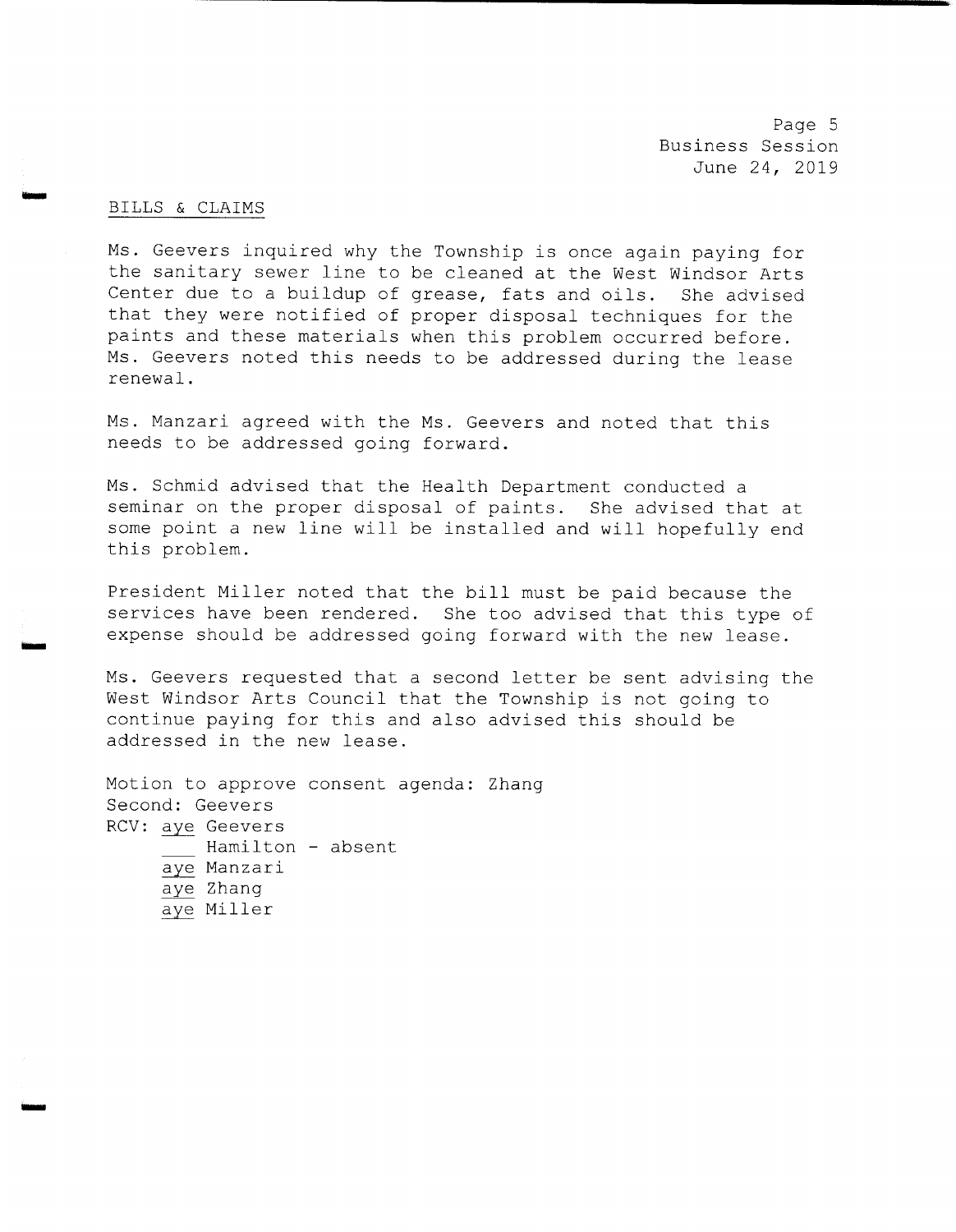Page 6 Business Session June 24, 2019

soil

rY

### RECOMMENDATIONS FROM ADMINISTRATION AND COUNCIL/ CLERK

- 2019-R133 Authorizing the Extension of the Parker McCay Contract through December 31, 2019
- 2019- R134 Authorizing the Mayor and Clerk to Execute <sup>a</sup> Professional Services Agreement with Roberts Engineering Group for the Project Known as Southfield Road Roadway Reconstruction Project - \$ 42, 000 . 00
- 2019- R135 Authorizing the Mayor and Clerk to Execute <sup>a</sup> Professional Services Agreement with Roberts Engineering Group for Engineering and Surveying Design Services for ADA Accessible Ramps, sidewalks and Pedestrian Safety Improvements Project - \$18,000.00
- 2019- R136 Authorizing the Mayor and Clerk to Execute <sup>a</sup> Professional Services Agreement with Roberts Engineering Group for the Project Known as Resurfacing of Various Roadways - \$24,300.00
- 2019- R137 Authorizing the Mayor and Clerk to Execute an Amendment #1 for Roberts Engineering Group for the Project Known as Roadway Reconstruction for Village Road West and New Village Road - Phase 2 - \$6,500.00
- 2019- R138 Authorizing the Chief Financial Officer to Increase the Professional Services Agreement with Van Cleef Engineering Associates for Miscellaneous Engineering Services by \$3,500.00 for a Total Not to Exceed of 6, 500 . 00
- 2019- R139 Authorizing the Mayor and Clerk to Execute the Land Development Performance Guarantee Agreement with PSE& <sup>G</sup>  $(ZB18 - 02)$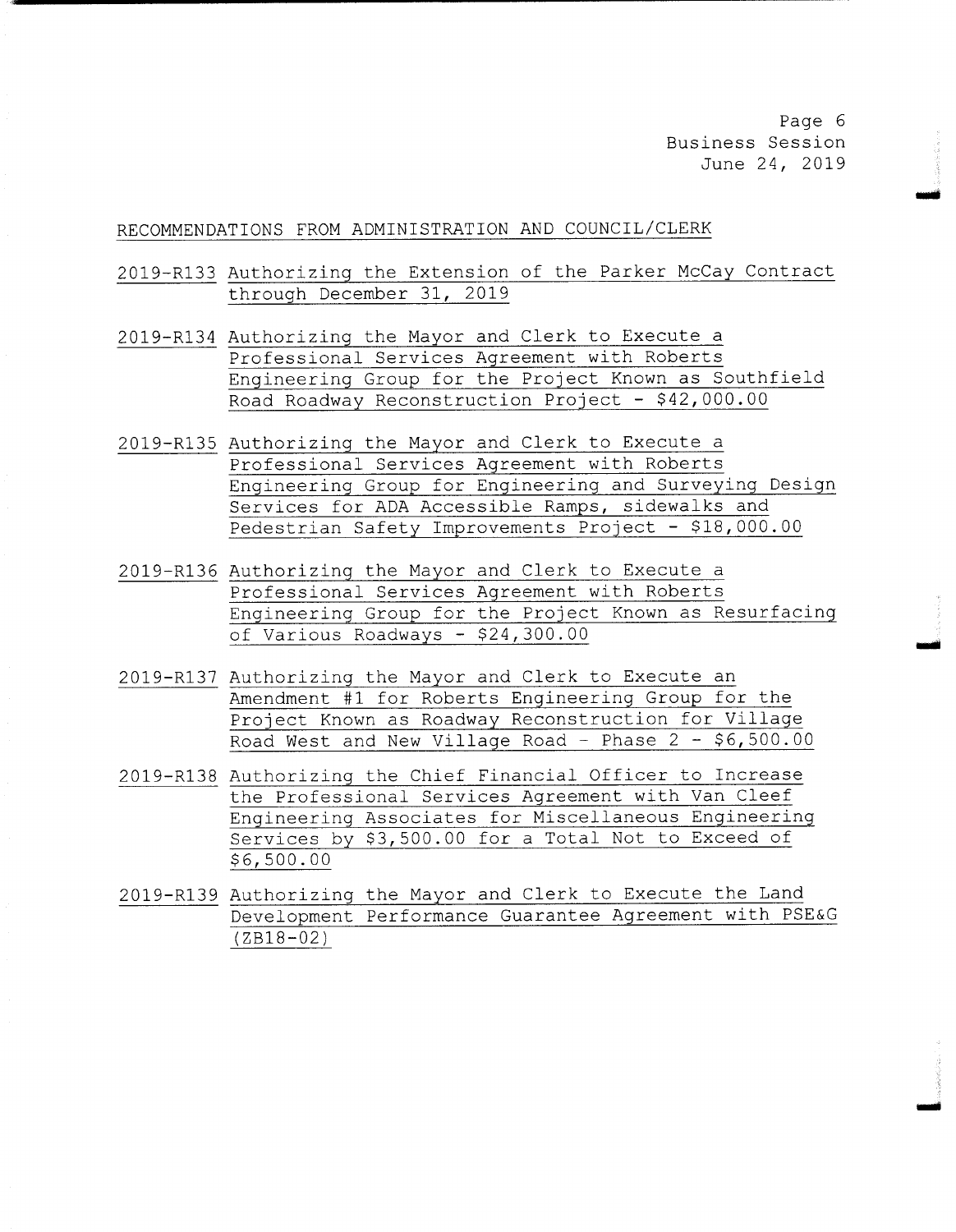Page <sup>7</sup> Business Session June 24, 2019

### 2019- R140 Renewal of 2019- 2020 Liquor Licenses

Motion to approve Resolutions 2019-R133 to 2019-R140: Manzari Second: Zhang RCV: aye Geevers Hamilton - absent aye Manzari aye Zhang aye Miller

#### INTRODUCTION OF ORDINANCES

### 2019-21 AN ORDINANCE TO RELEASE, VACATE, AND EXTINGUISH ANY AND ALL PUBLIC RIGHTS IN EDEN WAY RIGHT-OF-WAY

Motion to Introduce: Geevers Second: Manzari RCV: aye Geevers Hamilton - absent aye Manzari aye Zhang aye Miller

Public Hearing will be at the July 8, <sup>2019</sup> Business Session.

### ADDITIONAL PUBLIC COMMENT

None

woo

aim

#### COUNCIL REPORTS/ DISCUSSION TOPICS/ NEW BUSINESS

Ms . Manzari announced that the West Windsor Parking Authority will be holding their Annual Food Truck event on Sunday, September 15, 2019 .

Mr. Zhang advised that he attended the West Windsor- Plainsboro School District meeting and the main topic of discussion was Eyes on the Door" technology. He noted he also attended the Environmental Commission meeting where representatives from the Watershed Institute provided a presentation on "Stormwater". They also had <sup>a</sup> discussion on plastic and single use bag ban and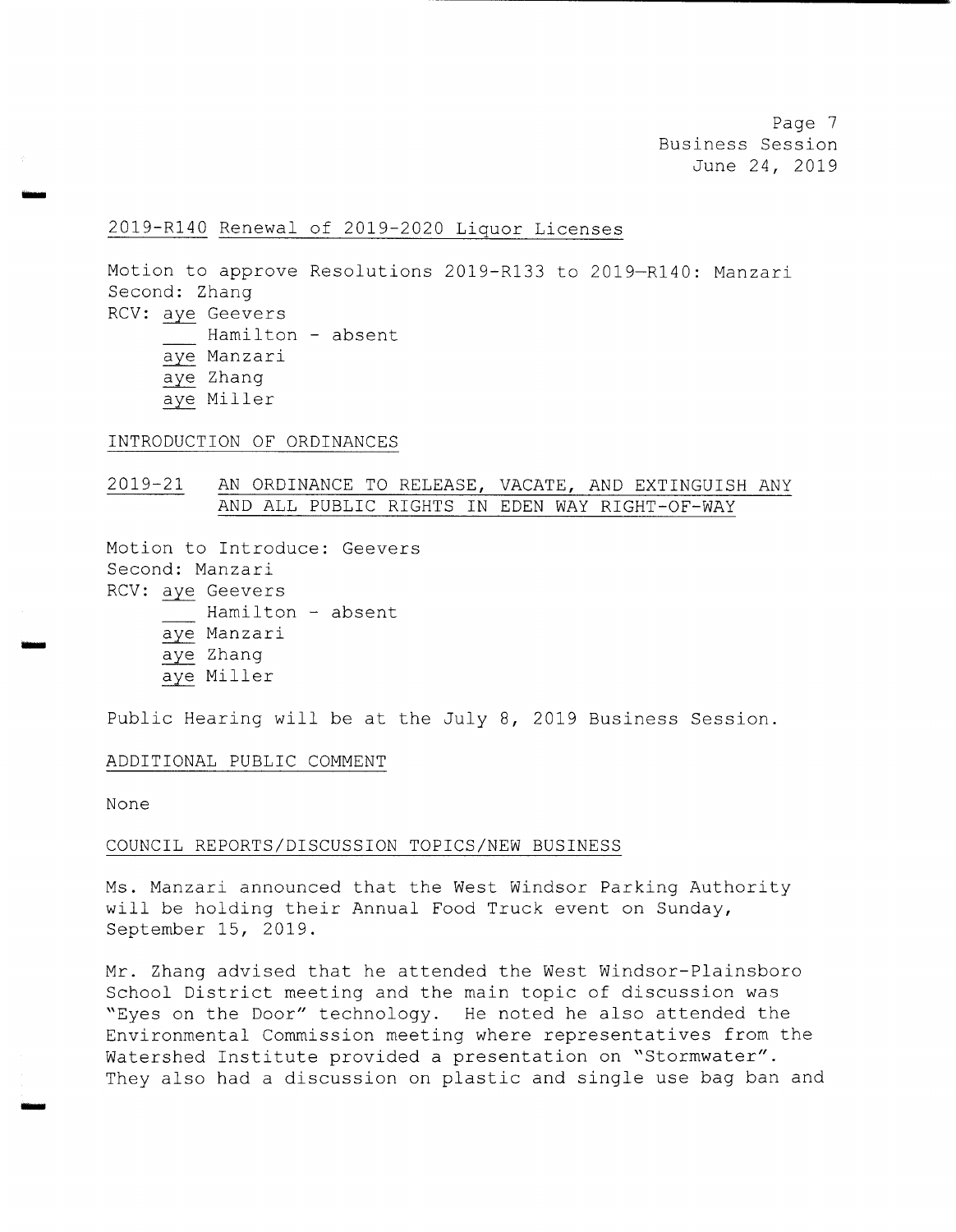Page <sup>8</sup> Business Session June 24, 2019

earl

.<br>تشخص

updating the Environmental Commission page on the Township website .

Ms. Geevers noted that someone said during the Environmental Commission meeting that the New Jersey Legislature may vote on <sup>a</sup> bill in July regarding plastic bag usage. She advised that the Planning Board heard applications at their June 12th and June 19th meetings regarding solar canopies for several buildings in Carnegie Center.

President Miller advised that she also attended the Environmental Commission meeting. She noted that at the Central Jersey Transportation Forum they are still working to have <sup>a</sup> bus line down Route <sup>571</sup> and they provided an update on various State projects .

### ADMINISTRATION UPDATES

None

### ADJOURNMENT

Motion to adjourn: Manzari Second: Geevers VV: All approved

The meeting was adjourned at 7:54 p.m.

Gay M. Huber Township Clerk<br>West Windsor Township<br>West Windsor Township West Windsor Township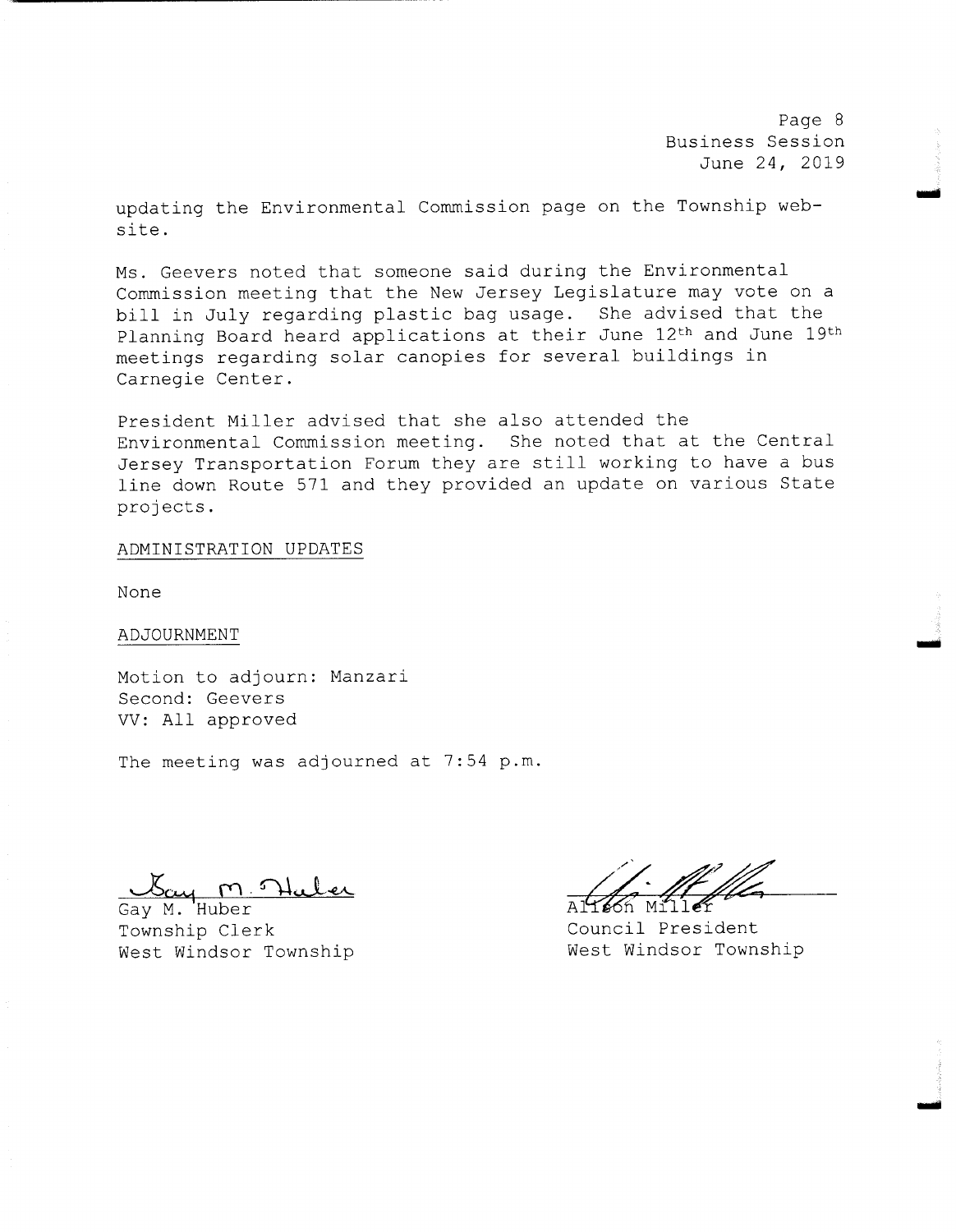OMMO

OMNI

Maw

### List of Bills - (100001) CASH - PNC - CURRENT DISBURSEMENTS CURRENT FUND

| Check# Vendor                          | Description                                                                                                                                                                                                                        |                                     | Account PO Payment Check Total |        |
|----------------------------------------|------------------------------------------------------------------------------------------------------------------------------------------------------------------------------------------------------------------------------------|-------------------------------------|--------------------------------|--------|
|                                        | 71363 1737 - A & M FARMS & GARDEN CENTER PO 52879 FLOWERS FOR MONUMENTS - TICKET #749<br>10544354 FACILITIES - TECH/SPECIAL SUPP.                                                                                                  | 200.87                              | 200.87<br>200.87               |        |
| 71364 1689 - A T & T                   | PO 52191 2019 BLANKET - A/C#030 331 1957 001<br>10556270 UTILITY EXPENSES - TELEPHONE                                                                                                                                              | 56.82                               | 56.82                          | 56.82  |
|                                        | 71365 2512 - A T & T MOBILITY PO 52098 2019 BLANKET - CELLULAR PHONE SEVIC<br>10556270 UTILITY EXPENSES - TELEPHONE                                                                                                                | 532.83                              | 532.83                         | 532.83 |
|                                        | 71366 845 - ACC BUSINESS 6 845 - PO 52099 2019 BLANKET - LONG DISTANCE TELEPH<br>10556270 UTILITY EXPENSES - TELEPHONE                                                                                                             | 241.09                              | 241.09                         | 241.09 |
|                                        | 71367 5910 - ALJON'S PIZZA IN PLAINSBORO PO 52926 PIZZA FOR DARE GRADUATION @ WATERWO<br>10518231 POLICE - MEALS                                                                                                                   | 680.00                              | 680.00                         | 680.00 |
|                                        | 71368 761 - AMERICAN TIRE & AUTO CARE PO 52848 WINDSHIELD WIPERS - 2016 JEEP PATR<br>10538278 CONST OFFL - VEHICLE REPAIR                                                                                                          | 29.90                               | 29.90                          | 29.90  |
|                                        | 71369 1310 - BRIAN ARONSON PO 52031 2019 BLANKET - MILEAGE REIMBURSEMEN<br>10553273 BLDG & GROUNDS - TRAVEL                                                                                                                        | 225.00                              | 225.00                         | 225.00 |
| 71370 1310 - BRIAN ARONSON<br>10553404 | PO 52945 REIMBURSEMENT FOR DUPLICATE KEYS PU<br>BLDG & GROUNDS - MINOR EQUIP & TOOLS                                                                                                                                               | 45.09                               | 45.09                          | 45.09  |
| 71371 1310 - BRIAN ARONSON             | PO 52963 REIMBURSEMENT FOR REGISTRATION NJDE<br>10504271 ADM - TRAINING - ORGANIZATIONAL                                                                                                                                           | 295.00                              | 295.00<br>295.00               |        |
|                                        | 71372 44 - BRITTON INDUSTRIES PO 52901 BLACK DYED MULCH<br>10544354 FACILITIES - TECH/SPECIAL SUPP.                                                                                                                                | 132.65                              | 132.65<br>132.65               |        |
| 71373 2469 - BROTHERS PIZZA            | PO 52346 2019 BLANKET - FOOD FOR EMERGENCIES<br>10514231 EMERGENCY SERVICES - MEALS                                                                                                                                                |                                     | 260.95<br>260.95 260.95        |        |
| 10558222                               | 71374 3111 - BURLINGTON CO. BOARD OF PO 52173 2019 BLANKET - DISPOSAL OF SCREENED<br>REFUSE COLLECTION - LANDFILL CHARGES                                                                                                          | 69.80                               | 69.80                          | 69.80  |
| 10540278<br>10542278<br>10524279       | 71375 3523 - C & M AUTO PARTS, INC. PO 52131 2019 BLANKET - NON-OEM AUTO PARTS &<br>PUBLIC WORKS - VEHICLE REPAIR<br>SEWER SYSTEM - VEHICLE REPAIR<br>10544278 FACILITIES - VEHICLE REPAIR<br>SENIOR CITIZEN - VEHICLE MAINTENANCE | 305.93<br>173.17<br>58.32<br>106.98 | 644.40                         | 644.40 |
|                                        | 71376 3523 - C & M AUTO PARTS, INC. PO 52347 2019 BLANKET - VEHICLE PARTS<br>10514278 EMERGENCY SERVICES - VEHICLE REPAIR                                                                                                          | 159.77                              | 159.77                         | 159.77 |
| 10540278                               | 71377 3583 - CAMPBELL FREIGHTLINER, LLC PO 52132 2019 BLANKET AUTOMOTIVE PARTS FOR H<br>PUBLIC WORKS - VEHICLE REPAIR                                                                                                              | 24.64                               | 24.64                          | 24.64  |
| 10502231                               | 71378 1098 - CAPUANO ITALIAN RESTAURANT PO 52121 2019 BLANKET - ELECTION NIGHT MEALS<br><i>ELECTIONS - MEALS</i>                                                                                                                   | 61.30                               | 61.30                          | 61.30  |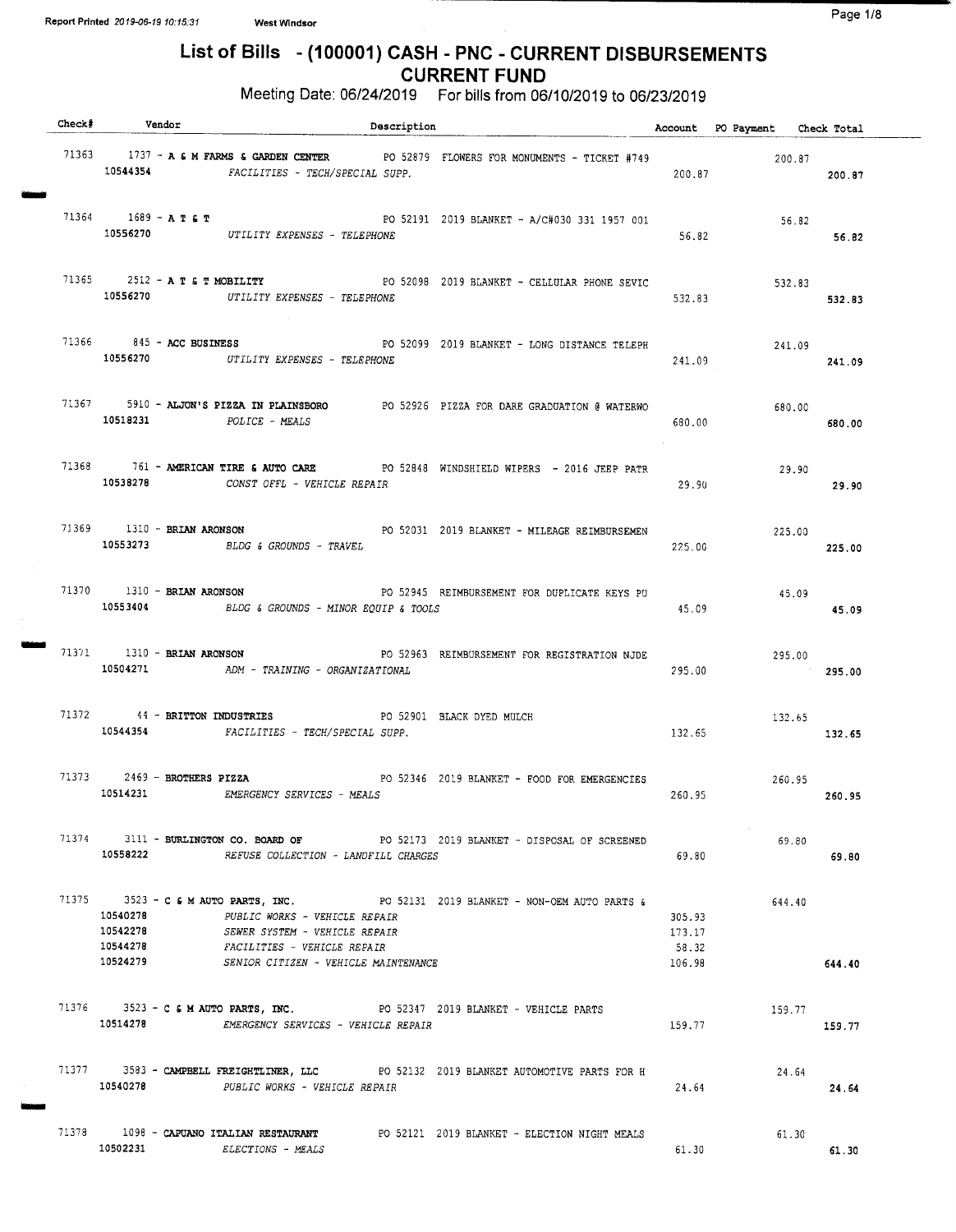Page 2/8

# List of Bills - ( 100001) CASH - PNC - CURRENT DISBURSEMENTS CURRENT FUND

| Check# Vendor                                 | Description                                                                                                                                                                            |                         | Account PO Payment Check Total |          |  |
|-----------------------------------------------|----------------------------------------------------------------------------------------------------------------------------------------------------------------------------------------|-------------------------|--------------------------------|----------|--|
|                                               | 71379 5400 - CHRISTOPHER HILL PIANO SERVICE PO 52587 SENIOR CENTER PIANO TUNE ON 3/25/19<br>10524354 SENIOR CITIZEN - TECH/SPECIAL SUPP.                                               | 130.00                  | 130.00                         | 130.00   |  |
|                                               | 71380 162 - COMCAST 62010 2019 BLANKET A/C#8499 05 245 013417<br>10504268 ADM - TECH/COMPUTER SRVCS                                                                                    | 146.85                  | 146.85                         | 146.85   |  |
|                                               | 71381 162 - COMCAST 71381 162 - PO 52043 2019 BLANKET - A/C#8499 05 245 0180<br>10504268 ADM - TECH/COMPUTER SRVCS                                                                     | 116.90                  | 116.90<br>116.90               |          |  |
|                                               | 71382 5760 - COMCAST 600 FOR S2190 2019 BLANKET - A/C#8499 05 245 0139<br>10556270 UTILITY EXPENSES - TELEPHONE                                                                        | 21.83                   | 21.83                          | 21.83    |  |
|                                               | 71383 2525 - CRESTON HYDRAULICS PO 52167 2019 BLANKET -HYDRAULIC PARTS/FITTI<br>10542266 SEWER SYSTEM - TECH/SPEC EQUIP MAINT<br>10544266 FACILITIES - TECH/SPEC EQUIP MAINT           | 45.37<br>31.65          | 77.02                          | 77.02    |  |
|                                               | 71384 1941 - DANNY MOHR PO 52934 2019 EDUCATION REIMBURSEMENT - 2019 2,500.00<br>10504274 ADM - TUITION                                                                                | 2,500.00                |                                | 2,500.00 |  |
|                                               | 71385 58 - DOMENICK CARDARELLI PO 52238 2019 BLANKET - VEHICLE REIMBURSEMEN<br>10538273 CONST OFFL - TRAVEL EXPENSE                                                                    | 225.00                  | 225.00<br>225.00               |          |  |
|                                               | 71386 58 - DOMENICK CARDARELLI PO 52244 2019 BLANKET - CJCOA LUNCH MEETING<br>10538272 CONST OFFL - TRAINING/EDUCATIONAL                                                               | 15.00                   | 15.00                          | 15.00    |  |
|                                               | 71387 144 - DOUG DAVIDSON<br>PO 50089 2018 BLANKET - MILEAGE REIMBURSEMEN<br>10521273A (2018) BOARD OF HEALTH - TRAVEL EXPENSE                                                         | 218.00                  | 218.00                         | 218.00   |  |
| $71388$ $144 - DOUG$ DAVIDSON                 | PO 52809 2019 BLANKET - MILEAGE REIMBURSEMEN<br>10521273 BOARD OF HEALTH - TRAVEL EXPENSE                                                                                              | 845.60                  | 845.60<br>845.60               |          |  |
|                                               | 71389 3348 - EAST WINDSOR TOWNSHIP PO 51932 2019 BLANKET - PER RESOLUTION # 201<br>10620210 ANIMAL CONTROL (ILSA) - $O.E.$                                                             | 1,102.00                | 1,102.00                       |          |  |
|                                               | 71390 5908 - EDMUND F. PARMA 6 62908 CHAIR EXERCISE CLASS ON 5/28/19<br>10524210 SENIOR CITIZEN - CONSULTANT FEES                                                                      | 45.00                   | 45.00                          | 45.00    |  |
| 10540278<br>10542278                          | 71391 5039 - ENCORE PETROLEUM, LLC 52183 2019 BLANKET - WINDSHIELD WASHER FL<br>PUBLIC WORKS - VEHICLE REPAIR<br>SEWER SYSTEM - VEHICLE REPAIR<br>10544278 FACILITIES - VEHICLE REPAIR | 90.65<br>90.65<br>90.65 | 271.95                         | 271.95   |  |
|                                               | 71392 370 - FEDERAL EXPRESS 6 2019 BLANKET - PAYMENTS ON ACCOUNT<br>10555240 CENTRAL POSTAGE - POSTAGE                                                                                 | 38.25                   | 38.25                          | 38.25    |  |
| $71393  3493 -$ FRENKEL & COMPANY<br>10551299 | PO 52117 BLANKET PER RESOLUTION 2018-R198 HE<br>GROUP INSURANCE - MISC SERVICES                                                                                                        | 2,500.00                | 2,500.00                       | 2,500.00 |  |
| 71394 5596 - GEETANJALI JAIN<br>10521248      | PO 52920 REIMBURSEMENT FOR SUPPLIES FOR COMM<br>BOARD OF HEALTH - PUBLIC HEALTH SERVICES                                                                                               | 25.54                   | 25.54                          | 25.54    |  |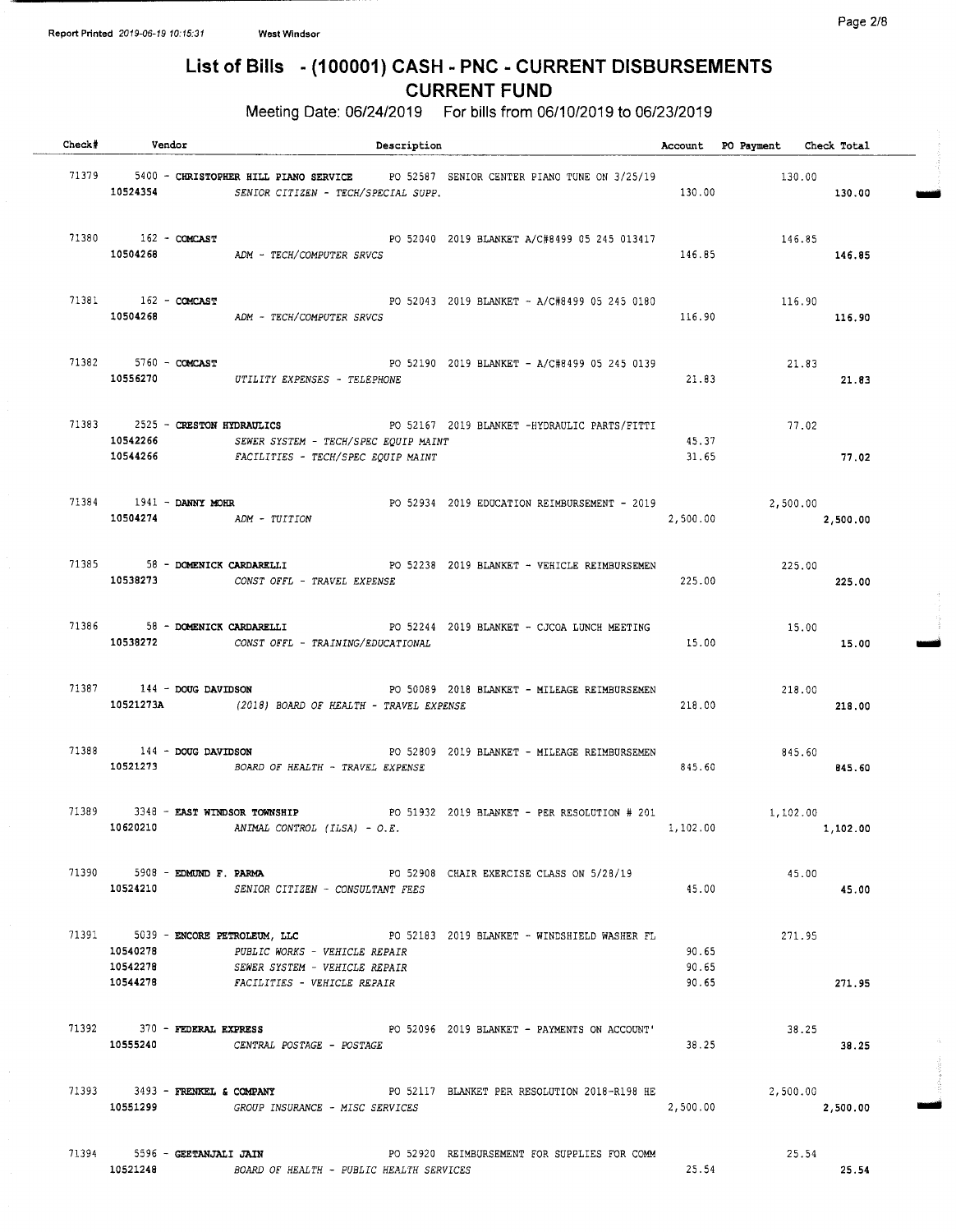# List of Bills - (100001) CASH - PNC - CURRENT DISBURSEMENTS CURRENT FUND

| Check# | Vendor                         | Description                                                                                                                                  |          | Account PO Payment Check Total |        |
|--------|--------------------------------|----------------------------------------------------------------------------------------------------------------------------------------------|----------|--------------------------------|--------|
|        |                                | 71395 5898 - GENE O'BRIEN<br>PO 52864 REIMBURSEMENT FOR PARKING FOR COMPL<br>10534209 PLANNING BOARD - CONF. & SEMINARS                      | 20.00    | 20.00                          | 20.00  |
|        | 71396 557 - GERALDINE ECCLI    | REIMBURSE FOR EYE EXAM AND/OR CORRE<br>10551280 GROUP INSURANCE - VISION CARE                                                                | 450.00   | 450.00                         | 450.00 |
|        | 71397 4851 - HAMILTON CAR WASH | PO 52179 2019 BLANKET - TRUCK WASH FOR PICK<br>10540278 PUBLIC WORKS - VEHICLE REPAIR                                                        | 14.00    | 14.00                          | 14.00  |
|        |                                | 71398 5845 - HANS WARNEBOLD PO 52413 2019 BLANKET - CJCOA LUNCH MEETING<br>10538272 CONST OFFL - TRAINING/EDUCATIONAL                        | 15.00    | 15.00                          | 15.00  |
|        |                                | 71399 5863 - HAVIS, INC. THE RESERVE PO 52659 2019 BLANKET - PURCHASE VEHICLE DOC<br>10514354 EMERGENCY SERVICES - TECH/SPECIAL SUPP.        | 28.84    | 28.84                          | 28.84  |
|        | 71400  4975 - HILARY LEITNER   | REIMBURSE FOR EYE EXAM AND/OR CORRE<br>10551280 GROUP INSURANCE - VISION CARE                                                                | 254.00   | 254.00<br>254.00               |        |
|        |                                | 71401 5085 - INDUSTRIAL DIESEL POWER. INC. PO 52569 2019 BLANKET - SEMI-ANNUAL EMERGENC<br>10514266 EMERGENCY SERVICES - TECH/SPECIAL EQUIP  | 780.00   | 780.00                         | 780.00 |
|        |                                | 71402 5085 - INDUSTRIAL DIESEL POWER. INC. PO 52570 2019 BLANKET - SEMI-ANNUAL EMERGENC<br>10553251 BLDG & GROUNDS - SERVICE/MAINT CONTRACTS | 760.00   | 760.00                         | 760.00 |
|        |                                | 71403 5085 - INDUSTRIAL DIESEL POWER. INC. PO 52919 SERVICE CALL FOR AUTOMATIC TRANSFER<br>10553204 BLDG & GROUNDS - BLDG REPAIR & MAINT     | 110.00   | 110.00<br>110.00               |        |
|        | 101120                         | 71404 5592 - INSTITUTE OF ISLAMIC STUDIES, INC. TAX OVERPMT - BL 28, LOT 15.01 2030<br>TAX OVERPAYMENTS                                      | 6,590.40 | 6,590.40<br>6,590.40           |        |
|        |                                | 71405 2975 - INTERSTATE BATTERIES PO 52180 2019 BLANKET - AUTOMOTIVE BATTERIES<br>10542278 SEWER SYSTEM - VEHICLE REPAIR                     |          | 34.95<br>$34.95$ $34.95$       |        |
|        |                                | 71406 238 - J W KENNEDY & SON WELDING PO 52193 2019 BLANKET - SHOP SUPPLIES, RENTA<br>10540266 PUBLIC WORKS - TECH/SPEC EQUIP MAINT          | $6.00 -$ | 6.00                           | 6.00   |
|        |                                | 71407 951 - JAMES TAYLOR PO 52913 REIMBURSEMENT FOR MILEAGE, TOLLS, P<br>10540226 PUBLIC WORKS - LICENSE/CERTIFICATION                       | 30.73    | 30.73                          | 30.73  |
|        |                                | 71408 621 - JANIS DI NATALE PO 52978 REIMBURSEMENT FOR QPA RENEWAL 6/30/<br>10504272 ADM - TRAINING - EDUCATIONAL                            | 35.00    | 35.00                          | 35.00  |
|        | 71409 5456 - JENNETT MIERS     | REIMBURSE FOR EYE EXAM AND/OR CORRE<br>10551280 GROUP INSURANCE - VISION CARE                                                                | 450.00   | 450.00                         | 450.00 |
|        |                                | 71410 731 - JERSEY CENTRAL POWER & LIGHT PO 52022 2019 BLANKET - ELECTRIC/GAS & STREE<br>10556215 UTILITY EXPENSES - ELECTRIC/NATURAL GAS    | 443.80   | 443.80                         | 443.80 |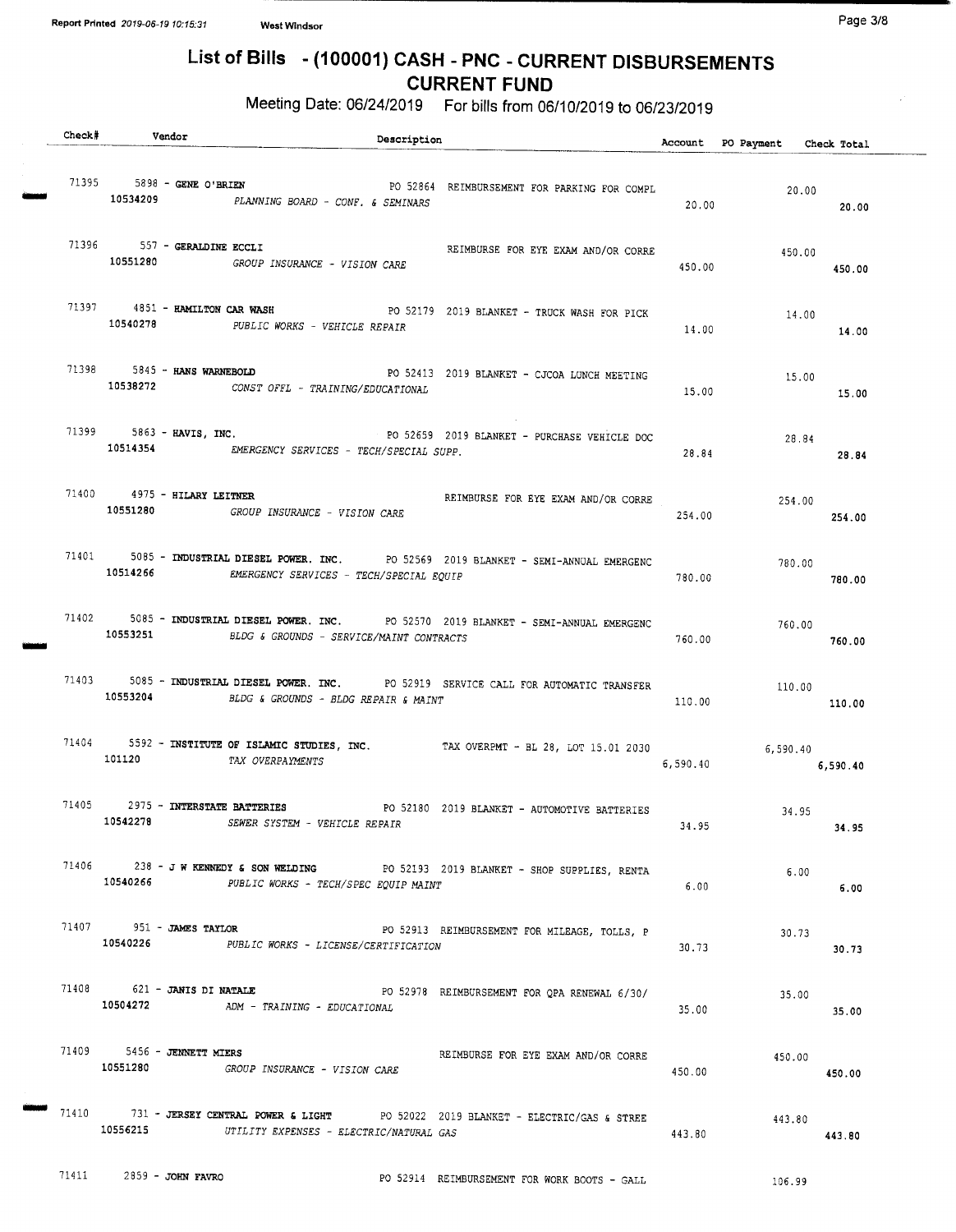Page 4/8

# List of Bills - (100001) CASH - PNC - CURRENT DISBURSEMENTS CURRENT FUND

| Check# Vendor                 | Description                                                                                                                                                                                                      |                          | Account PO Payment Check Total |           |
|-------------------------------|------------------------------------------------------------------------------------------------------------------------------------------------------------------------------------------------------------------|--------------------------|--------------------------------|-----------|
|                               | 10540357 PUBLIC WORKS - UNIFORMS                                                                                                                                                                                 |                          | 106.99<br>106.99               |           |
| $71412$ 3838 - JOHN WHITE JR. | PO 52252 2019 BLANKET - CJCOA LUNCH MEETING<br>10538272 CONST OFFL - TRAINING/EDUCATIONAL                                                                                                                        | 15.00                    | 15.00<br>15.00                 |           |
|                               | 71413 5459 - KELLY A. MONTECINOS 60 2957 REIMBURSEMENT FOR HOTEL FOR TAX COL<br>10510209 COLLECTION - CONF. & SEMINARS                                                                                           | 88.45                    | 88.45<br>88.45                 |           |
|                               | 71414  4171 - RELLY WINTHROP, LLC  PO 52170  2019 BLANKET - DEER CARCASS REMOVAL<br>10558222 REFUSE COLLECTION - LANDFILL CHARGES                                                                                | 320.00                   | 320.00<br>320.00               |           |
| 10540357                      | 71415 5466 - LEHIGH VALLEY SAFETY SUPPLY CO. PO 52174 2019 BLANKET - UNIFORM BOOTS PURCHA<br>PUBLIC WORKS - UNIFORMS<br>10544357 FACILITIES - UNIFORMS                                                           | 149.95<br>124.95         | 274.90<br>274.90               |           |
|                               | 71416 5909 - LISA KOMJATI 6 2006 2007 MILEAGE REIMBURSEMENT FOR PLANNING<br>10533273 LAND USE - TRAVEL EXPENSE                                                                                                   |                          | 165,12<br>165.12 165.12        |           |
|                               | 71417 1264 - LONNIE BALDINO <b>PO 52250 2019 BLANKET</b> - CJCOA LUNCH MEETING 15.00<br>10538272 CONST OFFL - TRAINING/EDUCATIONAL                                                                               | 15.00                    |                                | 15.00     |
| 71418 911 - LOWES             | PO 52129 2019 BLANKET - MISC TOOLS, SUPPLIES<br>10542354 SEWER SYSTEM - TECH/SPECIAL SUPP.<br>10544354 FACILITIES - TECH/SPECIAL SUPP.                                                                           | 136.86<br>428.52         | 565.38<br>565.38               |           |
|                               | 71419 3897 - LOWTHER'S SERVICE CENTER INC. PO 52182 2019 BLANKET - MOWER REPLACEMENT PA 182.51<br>10544266 FACILITIES - TECH/SPEC EQUIP MAINT                                                                    | 182.51                   | 182.51                         |           |
|                               | 71420 2580 - MAILFINANCE CONTRACT/LEASE PAYMENT<br>10650251 COURT - SERVICE/MAINT CONTRACTS                                                                                                                      | 506.97                   | $506.97$ 506.97                |           |
|                               | 71421 5831 - MARK S. RUDERMAN, ESQ. PO 52107 2019 BLANKET - PER RESOLUTION # 201 10,330.00<br>10546210 LEGAL - LABOR COUNSEL                                                                                     | 10,330.00                |                                | 10,330.00 |
| 10542354                      | 71422 257 - MC MASTER CARR SUPPLY CO. PO 52101 2019 BLANKET - PURCHASE HARDWARE &<br>10544354 FACILITIES - TECH/SPECIAL SUPP.<br>10540354 PUBLIC WORKS - TECH/SPECIAL SUPP.<br>SEWER SYSTEM - TECH/SPECIAL SUPP. | 381.95<br>56.33<br>56.33 | 494.61                         | 494.61    |
|                               | 71423 460 - MERCER CO. IMPROVEMENT AUTHORITY PO 52116 2019 BLANKET - LANDFILL CHARGES<br>10558222 REFUSE COLLECTION - LANDFILL CHARGES<br>10658222 REFUSE COLLECTION - LANDFILL CHARGES                          | 72,502.13<br>1,891.35    | 74,393.48<br>74,393.48         |           |
| 10518599A                     | 71424 5721 - MOTOROLA SOLUTIONS, INC. PO 51617 AS PER RESOLUTION 2018-R248 PURCHAS 55, 282.05<br>(2018) POLICE - CLASS III OFFICERS                                                                              | 55,282.05                |                                | 55,282.05 |
|                               | 71425 1801 - NEW JERSEY AMERICAN WATER PO 52260 2019 BLANKET - FIRE HYDRANT FEES A/<br>10554281 FIRE HYDRANT SERVICES - WATER                                                                                    | 58,184.50                | 58,184.50                      | 58,184.50 |
| 10529209                      | 71426 771 - NJ SOCIETY OF MUNICIPAL ENGINEERS PO 52865 REG - FRANCIS GUZIK, PE - NJSME CON<br>COMM. DEV. - CONFERENCES & SEMINARS                                                                                | 110.00                   | 110.00<br>110.00               |           |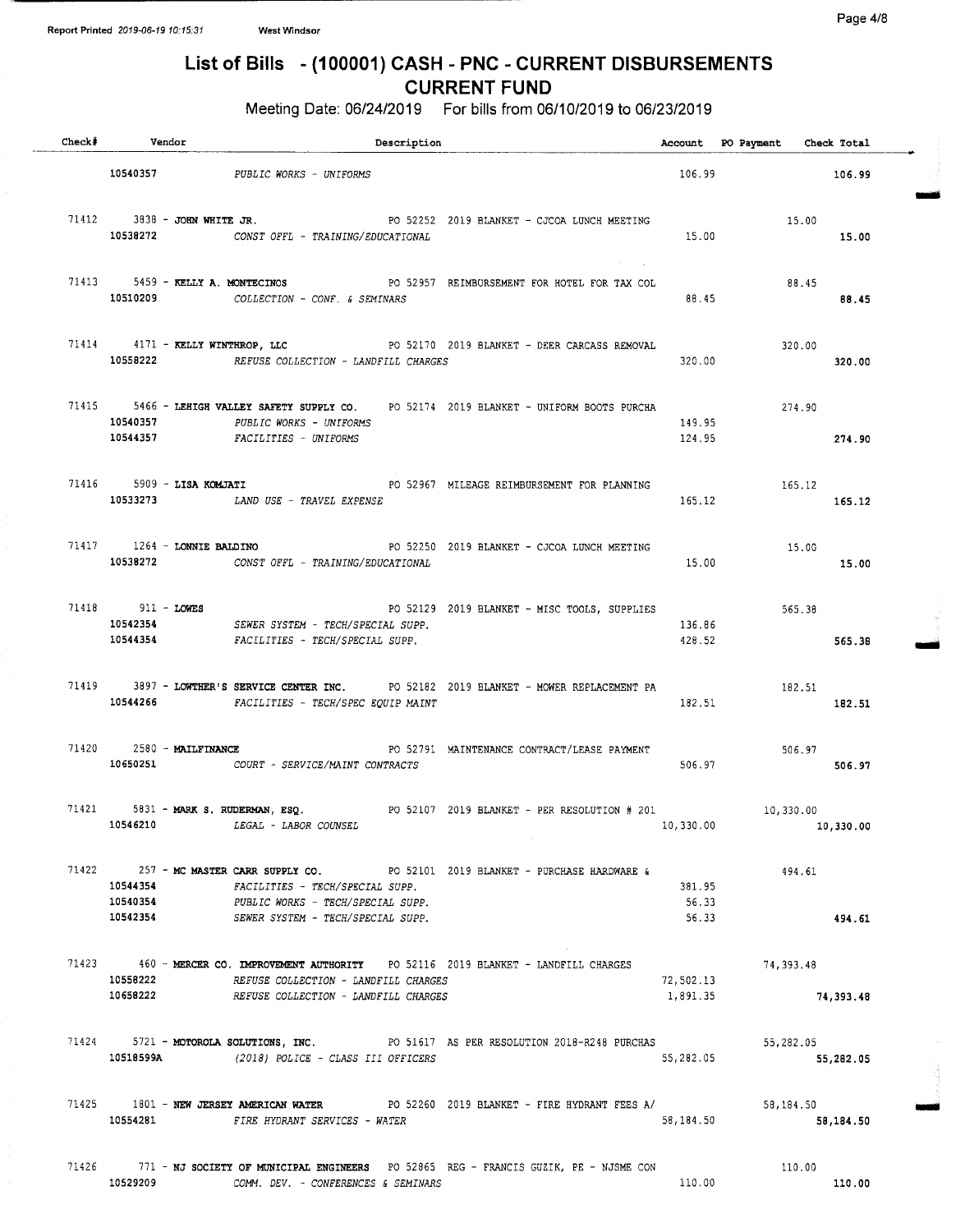# List of Bills - (100001) CASH - PNC - CURRENT DISBURSEMENTS CURRENT FUND

| Check# | Vendor   | Description                                                                                                                                                                                         |                      | Account PO Payment Check Total   |          |
|--------|----------|-----------------------------------------------------------------------------------------------------------------------------------------------------------------------------------------------------|----------------------|----------------------------------|----------|
|        |          | 71427 2711 - NORCIA CORPORATION PO 52134 2019 BLANKET - MAINTENANCE & REPAIR 720.00                                                                                                                 |                      |                                  |          |
|        |          | 10540278 PUBLIC WORKS - VEHICLE REPAIR                                                                                                                                                              | 720.00               | 720.00                           |          |
|        |          | 71428 3085 - ONE CALL CONCEPTS PO 52202 2019 BLANKET - ONE CALL SERVICES<br>10542251 SEWER SYSTEM - SERVICE/MAINT CONTRACTS 328.46                                                                  |                      | $328.46$<br>$328.46$             |          |
|        |          | 71429 5524 - OTC BRANDS, INC PO 52578 MEGA KIDS SUNGLASS ASSORTMENT - A/C<br>10521248 BOARD OF HEALTH - PUBLIC HEALTH SERVICES                                                                      |                      | 129.87<br>129.87 129.87          |          |
|        |          | 71430 286 - PACKET MEDIA LLC 2019 BLANKET - LEGAL ADS FOR CLERK<br>10501202 CLERK - ADVERTISING LEGAL                                                                                               | 527.10               | 527.10<br>527.10                 |          |
|        | 10544278 | 71431 289 - PARIS AUTOMOTIVE SUPPLY PO 52128 2019 BLANKET - PURCHASE PARTS & SUP<br>10540278 PUBLIC WORKS - VEHICLE REPAIR<br>10542278 SEWER SYSTEM - VEHICLE REPAIR<br>FACILITIES - VEHICLE REPAIR | 860.98<br>259.54     | 1,445.96<br>325.44               | 1,445.96 |
|        |          | 71432 666 - PERNA'S PLANT & FLOWER SHOP PO 52124 2019 BLANKET - MEMORIAL DAY & VETER<br>10503354 COUNCIL - TECH/SPECIAL SUPP.                                                                       | 405.00               | 405.00<br>405.00                 |          |
|        |          | 71433 293 - PRINCETON AIR CONDITIONING PO 51931 2019 BLANKET - PER RESOLUTION # 201 4,042.00<br>10553218 BLDG & GROUNDS - HVAC REPAIR/MAINTENANCE                                                   |                      | 4,042.00 4,042.00                |          |
|        |          | 71434 1262 - PRINCETON SUPPLY CORP. PO 52034 2019 BLANKET - JANITORIAL SUPPLIES<br>10553327 BLDG & GROUNDS -JANITORIAL/BLDG SUPPLIES                                                                | 978.72               | 978.72                           | 978.72   |
|        |          | 71435 379 - PUBLIC SERVICE ELECTRIC & GAS PO 52021 2019 BLANKET - ELECTRIC/GAS & STREE<br>10556215 UTILITY EXPENSES - ELECTRIC/NATURAL GAS<br>10556277 UTILITY EXPENSES - STREET LIGHTING           | 23,972.71            | 54,694.15<br>30,721.44 54,694.15 |          |
|        |          | 931.58 5061 - QUENCH USA, INC.<br>2019 BLANKET - MONTHLY COOLER (14) 531.58 531.58 531.58 531.58 531.58 531.58 531.58 531.58 531.58 531.58 531.58                                                   |                      |                                  |          |
|        | 10538272 | 71437 2317 - RANDOLPH BANNERMAN PO 52249 2019 BLANKET - CJCOA LUNCH MEETING<br>CONST OFFL - TRAINING/EDUCATIONAL                                                                                    | 15.00                | 15.00                            | 15.00    |
|        | 10557307 | 71438 2526 - RIGGINS INC.<br>PO 52046 2019 BLANKET - DELIVERY OF DIESEL &<br><i>GASOLINE - DIESEL FUEL</i><br>10557315 GASOLINE - UNLEADED                                                          | 2,462.55<br>4,303.17 | 6,765.72                         | 6,765.72 |
|        |          | 71439 4548 - ROBBIE BAILEY 1999 12253 2019 BLANKET - CJCOA LUNCH MEETING<br>10538272 CONST OFFL - TRAINING/EDUCATIONAL                                                                              | 15.00                | 15.00                            | 15.00    |
|        | 10538272 | $71440$ $4548$ - ROBBIE BAILEY<br>PO 52894 PLUMBING INSPECTORS ASSOCIATION LUN<br>CONST OFFL - TRAINING/EDUCATIONAL                                                                                 | 20.00                | 20.00                            | 20.00    |
| 71441  |          | 522 - ROBERT GAROFALO<br>PO 52930 REIMBURSE FOR DOMAIN NAME & WEB FOR<br>10518233 POLICE - OFFICE FURN/EQUIP MAINT                                                                                  | 53.98                | 53.98                            | 53.98    |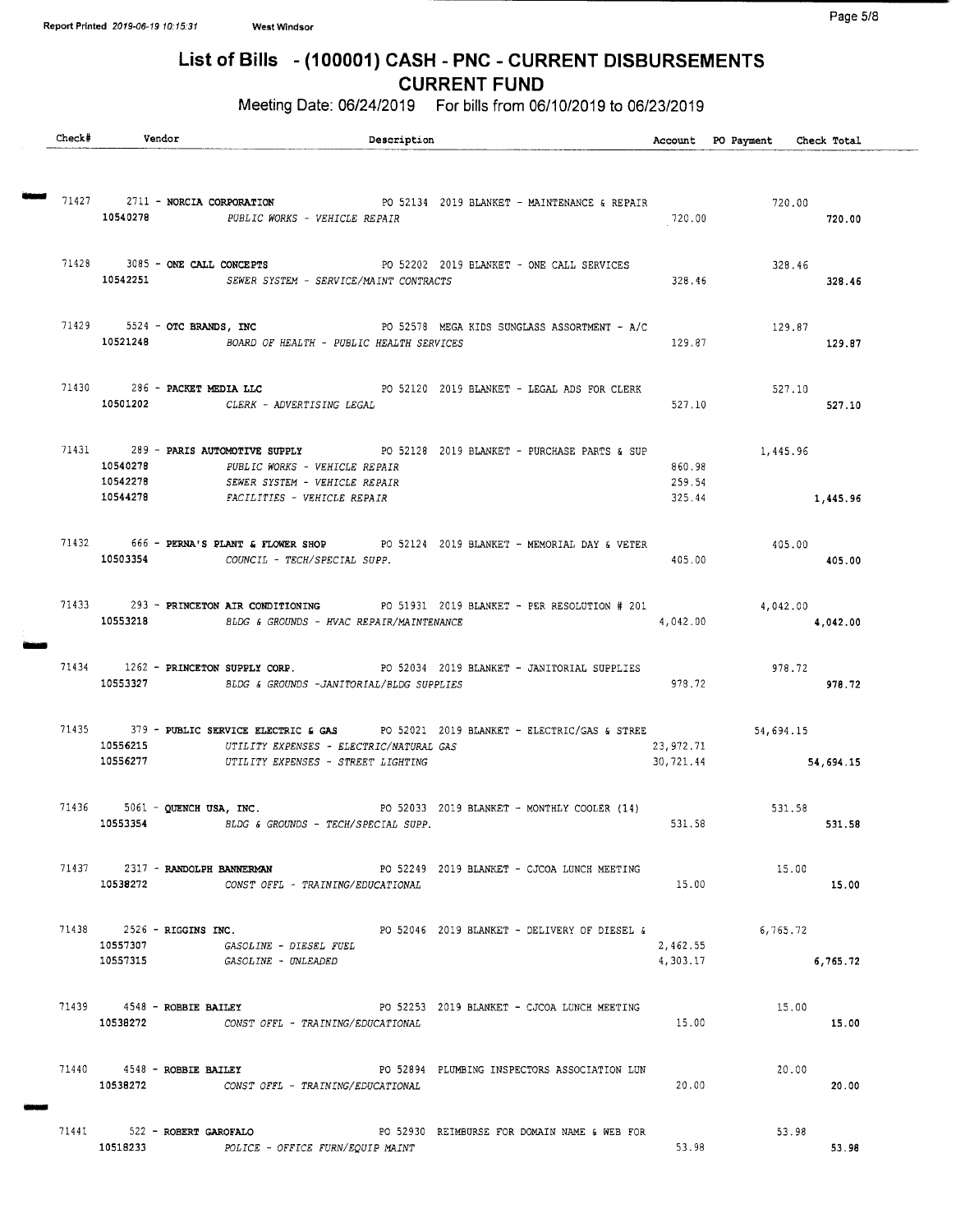# List of Bills - ( 100001) CASH - PNC - CURRENT DISBURSEMENTS CURRENT FUND

| Check# Vendor                             | <b>Description</b>                                                            |                                                                                                |           | Account PO Payment Check Total |           |  |
|-------------------------------------------|-------------------------------------------------------------------------------|------------------------------------------------------------------------------------------------|-----------|--------------------------------|-----------|--|
| 71442 443 - RON KISSEL                    | 10538273 CONST OFFL - TRAVEL EXPENSE                                          |                                                                                                |           | 225.00 225.00                  |           |  |
|                                           | 10553297 BLDG & GROUNDS - ART CENTER                                          | 71443 1162 - ROTO ROOTER SERVICE COMPANY PO 52942 WW ARTS CENTER REMOVAL OF HEAVY BUI 1,000.00 | 1,000.00  | 1,000.00                       |           |  |
| 101105                                    | APPROPRIATION RESERVE- GRANT FUNDS                                            | 71444 2281 - SAFEGUARD DOCUMENT DESTRUCTION PO 52902 SHRED TRUCK FOR 5/18/19 DUMPSTER DA       | 1,300.00  | 1,300.00<br>1,300.00           |           |  |
| $71445$ $164$ - SAMUEL J. SURTEES         | 10551280 GROUP INSURANCE - VISION CARE                                        | REIMBURSE FOR EYE EXAM AND/OR CORRE                                                            |           | 360.00<br>360.00 360.00        |           |  |
|                                           | 10533273 LAND USE - TRAVEL EXPENSE                                            | 71446 164 - SAMUEL J. SURTEES PO 52027 2019 BLANKET - MILEAGE REIMBURSEMEN                     | 225.00    | 225.00<br>225.00               |           |  |
|                                           | 10533209 LAND USE - CONF. & SEMINARS                                          | 71447 164 - SAMUEL J. SURTEES TAN PO 52863 REIMBURSEMENT FOR PARKING FOR COMPL                 | 20.00     | 20.00<br>20.00                 |           |  |
|                                           | 10618599 POLICE - WWPRSD - CLASS III OFFICERS                                 | 71448 107 - SAMZIES UNIFORMS PO 51970 UNIFORM ITEMS FOR CLASS III OFFICER                      | 523.50    | 523.50                         | 523.50    |  |
|                                           | 71449 2277 - SCOTT HASSON<br>10538272 CONST OFFL - TRAINING/EDUCATIONAL       | PO 52248 2019 BLANKET - CJCOA LUNCH MEETING                                                    | 15.00     | 15.00<br>15.00                 |           |  |
| 71450 4908 - SHERWIN WILLIAMS<br>10544354 | 10540354 PUBLIC WORKS - TECH/SPECIAL SUPP.<br>FACILITIES - TECH/SPECIAL SUPP. | PO 52330 2019 BLANKET - FIELD MARKING PAINT                                                    | 975.00    | 1,024.74<br>49.74 1,024.74     |           |  |
|                                           | 10544354 FACILITIES - TECH/SPECIAL SUPP.                                      | 71451 4660 - SITE ONE LANDSCAPE SUPPLY PO 52340 2019 BLANKET - PURCHASE MISC. TOOLS            | 388.17    | 388.17                         | 388.17    |  |
| 71452 4649 - SOUTH JERSEY ENERGY          | 10556215 UTILITY EXPENSES - ELECTRIC/NATURAL GAS                              | PO 52820 2019 BLANKET - ELECTRICITY                                                            | 19.01     | 19.01<br>19.01                 |           |  |
| 71453 5549 - TERRI JANY                   | 10534250 PLANNING BOARD - RECORDING SECRETARY                                 | PO 52092 2019 BLANKET - PLANNING BOARD RECOR                                                   | 150.00    | 150.00                         | 150.00    |  |
| 10614599A (2018) LOSAP                    | 71454 2349 - THE LINCOLN NATIONAL LIFE INS CO. FISCAL YEAR 2018 LOSAP FUNDING |                                                                                                | 55,148.80 | 55,148.80                      | 55,148.80 |  |
| 71455 848 - THOMAS POLINO<br>10538273     | CONST OFFL - TRAVEL EXPENSE                                                   | PO 52236 2019 BLANKET - VEHICLE REIMBURSEMEN                                                   | 225.00    | 225.00                         | 225.00    |  |
| $71456$ $848 -$ THOMAS POLINO             | 10538272 CONST OFFL - TRAINING/EDUCATIONAL                                    | PO 52241 2019 BLANKET - CJCOA LUNCH MEETING                                                    | 15.00     | 15.00                          | 15.00     |  |
| 71457 848 - THOMAS POLINO                 | 10538226 CONST OFFL - LICENSE/CERTIFICATIONS                                  | PO 52917 REIMBURSEMENT FOR DCA LICENSE RENEW                                                   | 91.00     | 91.00                          | 91.00     |  |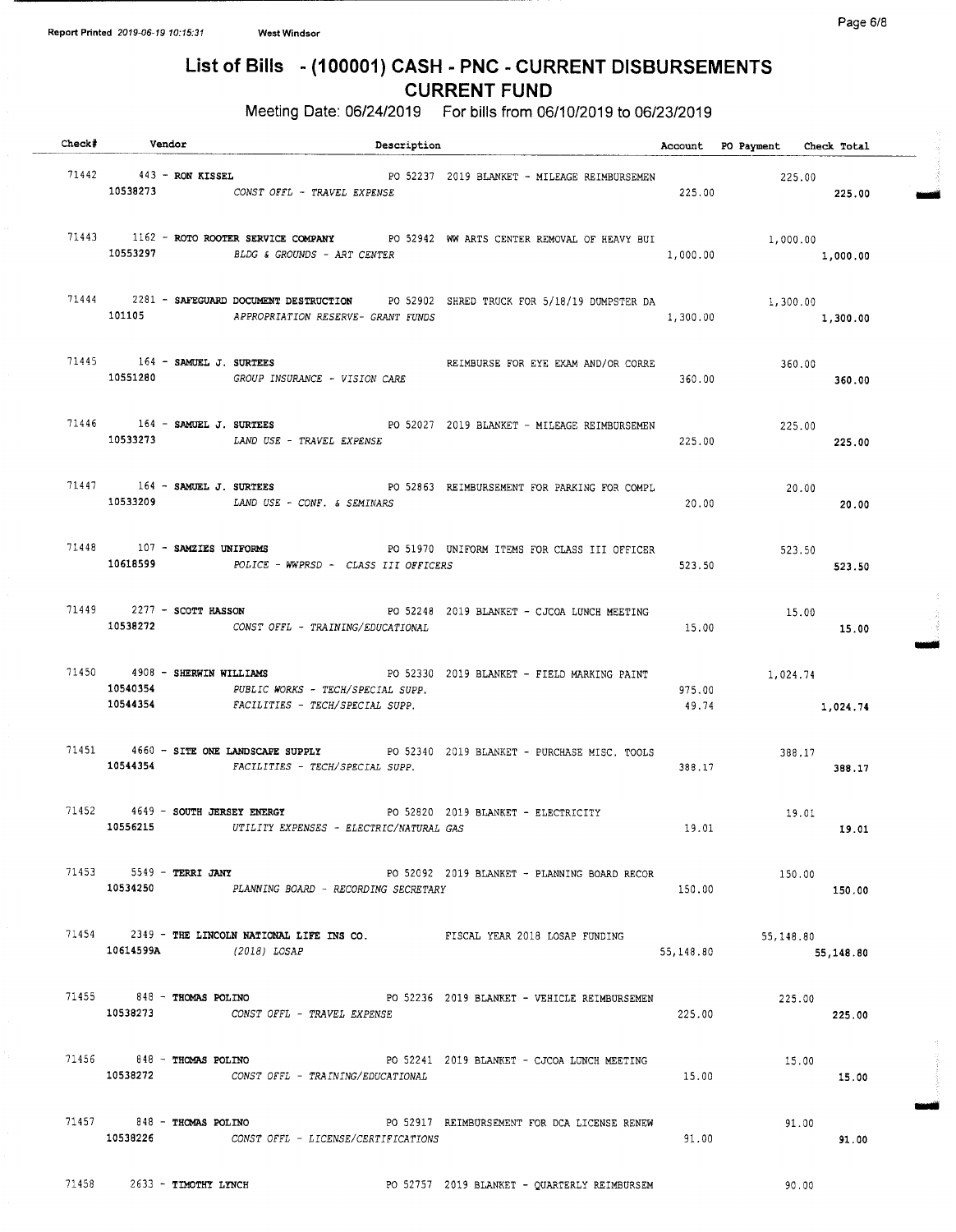### Page 7/8

# List of Bills - ( 100001) CASH - PNC - CURRENT DISBURSEMENTS CURRENT FUND

|  | Check# Vendor                                             | Description                                                                                                    |                                                                                                |                  | Account PO Payment Check Total |           |
|--|-----------------------------------------------------------|----------------------------------------------------------------------------------------------------------------|------------------------------------------------------------------------------------------------|------------------|--------------------------------|-----------|
|  |                                                           | 10556270 UTILITY EXPENSES - TELEPHONE                                                                          |                                                                                                | 90.00            |                                | 90.00     |
|  | 71459 1457 - TRAP ROCK INDUSTRIES<br>10540350<br>10542350 | PUBLIC WORKS - STONE & GRAVEL<br>SEWER SYSTEM - STONE & GRAVEL                                                 | PO 52207 2019 BLANKET - STONE & GRAVEL PURCH                                                   | 714.28<br>714.28 | 1,428.56                       | 1,428.56  |
|  |                                                           | 10542354 SEWER SYSTEM - TECH/SPECIAL SUPP.                                                                     | 71460 5189 - TREASURER, STATE OF NEW JERSEY PO 52966 ANNUAL FEE - NJ POLLUTANT DISCHARGE       | 5,250.00         | 5,250.00<br>5,250.00           |           |
|  |                                                           | 10514357 EMERGENCY SERVICES - UNIFORMS                                                                         | 71461 670 - TURN OUT FIRE & SAFETY PO 52375 2019 BLANKET-UNIFORMS MANUFACTURED                 | 257.09           | 257.09<br>257.09               |           |
|  |                                                           | 10514354 EMERGENCY SERVICES - TECH/SPECIAL SUPP.                                                               | 71462 738 - V E RALPH & SON INC. PO 52376 2019 BLANKET - EMERGENCY MEDICAL SE                  | 2,042.15         | 2,042.15<br>2,042.15           |           |
|  | 71463 3712 - $vcr$                                        | 10514278A (2018) EMERGENCY SERVICES - VEHICLE REPA                                                             | PO 50065 2018 BLANKET - AMBULANCE REPAIRS                                                      | 4,104.58         | 4,104.58<br>4,104.58           |           |
|  | 71464 3712 - VCI                                          | 10514278 EMERGENCY SERVICES - VEHICLE REPAIR                                                                   | PO 52377 2019 BLANKET - AMBULANCE REPAIRS                                                      | 3,613.07         | 3,613.07<br>3,613.07           |           |
|  | 71465 381 - VERIZON                                       | 10556270 UTILITY EXPENSES - TELEPHONE                                                                          | PO 52024 2019 BLANKET- VARIOUS ACCOUNTS / TE                                                   | 274.67           | 274.67                         | 274.67    |
|  |                                                           | 10556270 UTILITY EXPENSES - TELEPHONE                                                                          | 71466 1925 - VERIZON WIRELESS 2019 BLANKET - ACCOUNT # 222235434-                              | 633.50           | 633.50<br>633.50               |           |
|  |                                                           | 10508212 DATA PROCESSING - O.E.                                                                                | 71467 333 - VITAL COMMUNICATIONS, INC. PO 52466 2019 BLANKET - PER RESOLUTION # 201 $1,435.00$ | 1,435.00         | 1,435.00                       |           |
|  |                                                           | 10509241 ASSESSMENT - PRINTING                                                                                 | 71468 333 - VITAL COMMUNICATIONS, INC. PO 52835 PRINTED FARMLAND AND GROSS SALES FO            | 127.50           | 127.50<br>127.50               |           |
|  |                                                           | 10504332 ADM - OFFICE SUPPLIES                                                                                 | 71469 2495 - W. B. MASON COMPANY INC. 20 2789 XSTAMPER VERSA DATER - PER 5/9/19 E              | 167.50           | 167.50                         | 167.50    |
|  |                                                           | 10533332 LAND USE - OFFICE SUPPLIES                                                                            | 71470 2495 - W. B. MASON COMPANY INC. PO 52838 OFFICE SUPPLIES - PER 5/13 EMAIL QU             | 116.71           | 116.71<br>116.71               |           |
|  | 10558219                                                  | 71471 2308 - WASTE MANAGEMENT OF NJ INC. PO 51942 2019 BLANKET DUMPSTERS<br>REFUSE COLLECTION - REFUSE REMOVAL |                                                                                                | 1,785.49         | 1,785.49<br>1,785.49           |           |
|  | 10558219                                                  | REFUSE COLLECTION - REFUSE REMOVAL                                                                             | 71472 2308 - WASTE MANAGEMENT OF NJ INC. PO 51943 2019 BLANKET SOLID WASTE COLLECTION          | 48,904.80        | 48,904.80                      | 48,904.80 |
|  | $71473$ $358 - WEGMANS$<br>10518231 POLICE - MEALS        |                                                                                                                | PO 52929 FOOD ORDERED FOR 2019 YOUTH ACADEMY                                                   | 261.98           | 261.98                         | 261.98    |
|  | 10524231                                                  | SENIOR CITIZEN - MEALS                                                                                         | 71474 5614 - WEGMANS FOOD MARKETS INC. PO 52058 2019 BLANKET - SENIOR CAFE SUPPLIES            | 341.77           | 341.77<br>341.77               |           |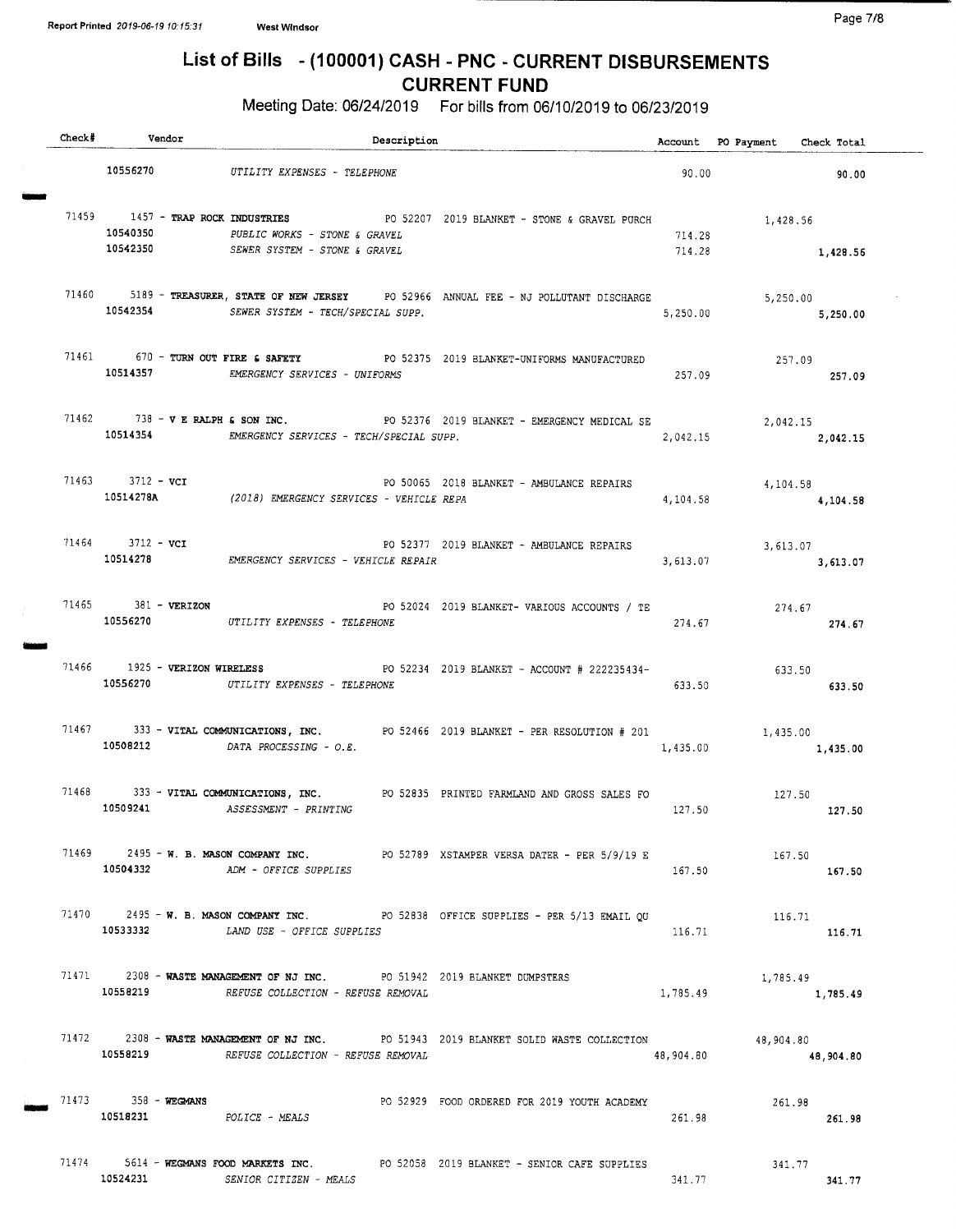# List of Bills - ( 100001) CASH - PNC - CURRENT DISBURSEMENTS CURRENT FUND

Meeting Date: 06/24/2019 For bills from 06/10/2019 to 06/23/2019

| Check# | Vendor                                     | Description                                                                                                                                                                                             |                |                         | Account PO Payment Check Total |                              |
|--------|--------------------------------------------|---------------------------------------------------------------------------------------------------------------------------------------------------------------------------------------------------------|----------------|-------------------------|--------------------------------|------------------------------|
|        |                                            |                                                                                                                                                                                                         |                |                         |                                |                              |
|        |                                            | 71475 1214 - WEST WINDSOR TOWNSHIP PO 52925 DARE GRADUATION @ WATERWORKS 6/4/19<br>10518354 POLICE - TECH/SPECIAL SUPP.                                                                                 |                | 800.00                  | 800.00                         | 800.00                       |
|        |                                            | 71476 1268 - WESTERN PEST SERVICES 60 PO 52037 2019 BLANKET - BI MONTHLY PEST CONT<br>10553251 BLDG & GROUNDS - SERVICE/MAINT CONTRACTS                                                                 |                | 288.50                  | 288.50<br>288.50               |                              |
|        |                                            | 71477 841 - WILLIAM PICKEL PO 52235 2019 BLANKET - VEHICLE REIMBURSEMEN<br>10538273 CONST OFFL - TRAVEL EXPENSE                                                                                         |                | 225.00                  | 225.00                         | 225.00                       |
|        |                                            | 71478 841 - WILLIAM PICKEL PO 52242 2019 BLANKET - CJCOA LUNCH MEETING<br>10538272 CONST OFFL - TRAINING/EDUCATIONAL                                                                                    |                | 30.00                   | 30.00                          | 30.00                        |
|        |                                            | 71479 1471 - WINDSOR CAR WASH PO 52186 2019 BLANKET - MONTHLY CAR WASHES<br>10518278 POLICE - VEHICLE REPAIR                                                                                            |                | 156.00                  | 156.00                         | 156.00                       |
|        |                                            | 71480 4662 - XEROX CORPORATION 60 2397 2019 BLANKET - 5855 SERIAL# EX7-398<br>10518233 POLICE - OFFICE FURN/EQUIP MAINT                                                                                 |                | 61.22                   | 61.22                          | 61.22                        |
|        |                                            | 71481 5891 - Y-PERS, INC. PO 52808 2019 BLANKET - SHOP SUPPLIES<br>10540354 PUBLIC WORKS - TECH/SPECIAL SUPP.<br>10542354 SEWER SYSTEM - TECH/SPECIAL SUPP.<br>10544354 FACILITIES - TECH/SPECIAL SUPP. |                | 58.15<br>58.15<br>58.20 | 174.50                         | 174.50                       |
|        | TOTAL                                      |                                                                                                                                                                                                         |                |                         |                                | --------------<br>426,969.08 |
|        | Total to be paid from Fund 10 CURRENT FUND | 426,969,08                                                                                                                                                                                              | ************** |                         |                                |                              |

426, 969. 08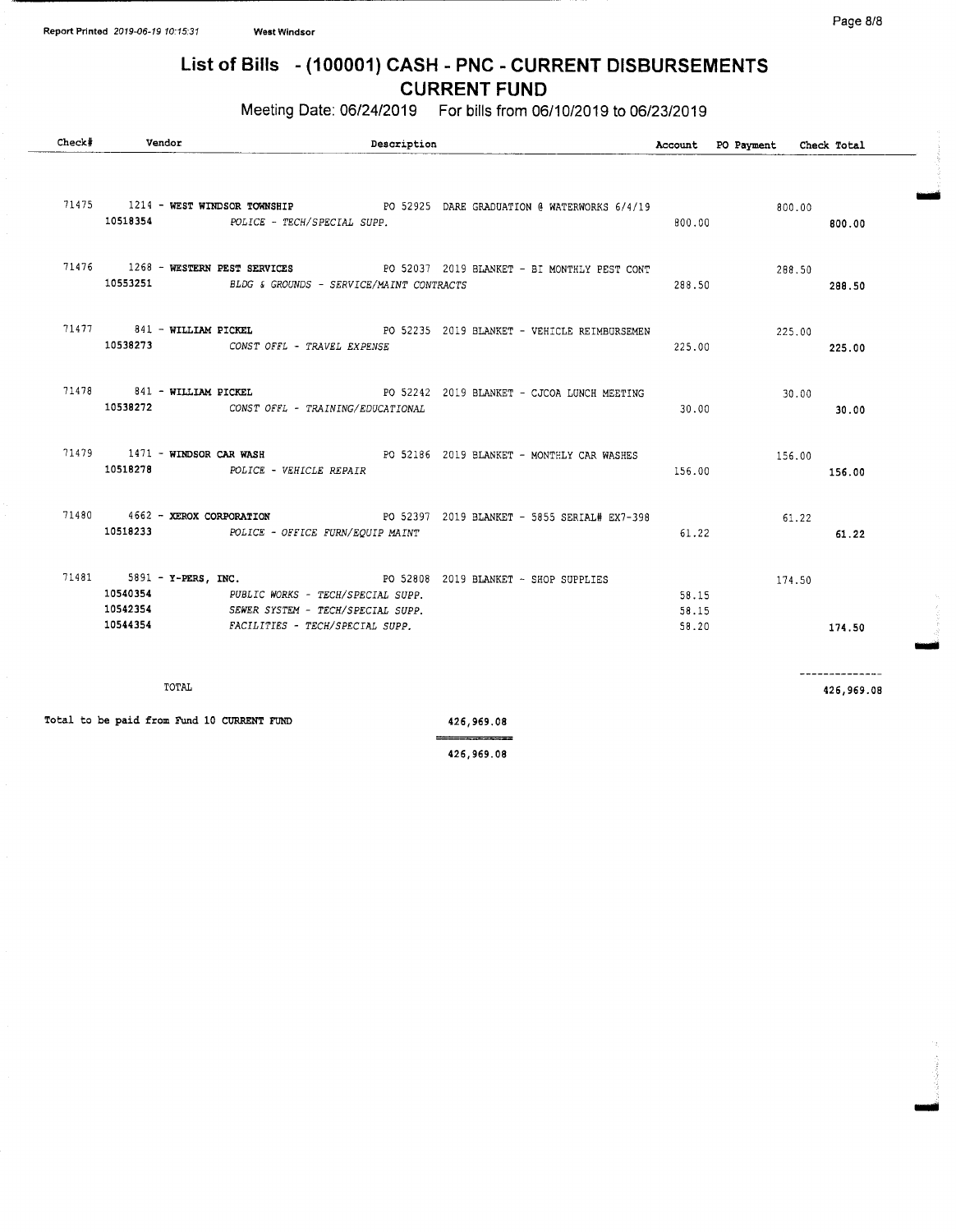# List of Bills - (400001) CASH - PNC BANK CAPITAL FUND

Meeting Date: 06/24/2019 For bills from 06/10/2019 to 06/23/2019

| Check# | Vendor                         | Description                                                                                                                      |                      | Account PO Payment Check Total |           |
|--------|--------------------------------|----------------------------------------------------------------------------------------------------------------------------------|----------------------|--------------------------------|-----------|
|        |                                | 12338 2678 - ARORA & ASSOCIATES PO 48950 BLANKET AS PER RESOLUTION 2017-R183 20,630.50                                           |                      |                                |           |
|        |                                | 405201626001 UPDATE TWP CAPITAL IMPROVEMENT PROGRAM                                                                              |                      | 20,630.50                      | 20,630.50 |
|        |                                |                                                                                                                                  |                      |                                |           |
|        |                                | 12339 5867 - CENTER STATE ENGINEERING ASSOC., INC. PO 52602 BLANKET AS PER RESOLUTION 2019-R075                                  |                      | 232.55                         |           |
|        |                                | 405201721008 ROADWAY IMPROVEMENTS                                                                                                | 232.55               | 232.55                         |           |
|        |                                |                                                                                                                                  |                      |                                |           |
|        |                                | 12340 2522 - FIREFIGHTER ONE 2019 BLANKET - PERSONAL PROTECTIVE                                                                  |                      | 944.00                         |           |
|        |                                | 405201721016 EMERGENCY SERVICES - ACQ. OF EQUIPMENT                                                                              | 944.00               | 944.00                         |           |
|        |                                | 12341 5101 - MOTOROLA SOLUTIONS, INC. PO 52464 MINITOR VI PAGERS, VHF, 5 CHANNEL S                                               |                      |                                |           |
|        |                                | 405201721016 EMERGENCY SERVICES - ACQ. OF EQUIPMENT                                                                              | 7,845.00             | 7,845.00<br>7,845,00           |           |
|        |                                |                                                                                                                                  |                      |                                |           |
|        |                                | 12342 2470 - RUSSELL GARAGE DOOR COMPANY PO 52816 REPLACEMENT OF COMM. GARAGE DOOR OP 1,850.00                                   |                      |                                |           |
|        |                                | 405201721019 FIRE/ES FACILITY GENERATOR/GENL IMPROV                                                                              | 1,850.00             | 1,850.00                       |           |
|        |                                |                                                                                                                                  |                      |                                |           |
|        |                                | 12343 1891 - THE SPIEZLE GROUP PO 48545 BLANKET AS PER 2RESOLUTION 2017-R12 73.56                                                |                      |                                |           |
|        |                                | 405201721006 MUNICIPAL COMPLEX RENOVATIONS                                                                                       | 73.56                | 73.56                          |           |
|        | 12344 1891 - THE SPIEZLE GROUP | PO 52707 BLANKET AS PER RESOLUTION 2019-R085 1,700.00                                                                            |                      |                                |           |
|        |                                | 405201721006 MUNICIPAL COMPLEX RENOVATIONS                                                                                       | 1,700.00             | 1,700.00                       |           |
|        |                                |                                                                                                                                  |                      |                                |           |
|        |                                | 12345 1891 - THE SPIEZLE GROUP PO 52708 BLANKET AS PER RESOLUTION 2019-R086                                                      |                      | 5,720.00                       |           |
|        |                                | 405201721019 FIRE/ES FACILITY GENERATOR/GENL IMPROV                                                                              | 5,720.00             |                                | 5,720.00  |
|        |                                |                                                                                                                                  |                      |                                |           |
|        | 405201208014                   | 12346 4528 - TRI-STATE LIGHT & ENERGY, INC. PO 50699 BLANKET AS PER RESOLUTION 2018-R111<br>POLICE/COURT BLDG GENERAL IMPROVE-NF |                      | 96,106.19                      |           |
|        | 405201721002                   | V<br>TS<br>TS<br>MUNICIPAL FACILITIES ADM/PO BLDGS                                                                               | 6,912.59<br>3,498.44 |                                |           |
|        | 405201721019                   | FIRE/ES FACILITY GENERATOR/GENL IMPROV                                                                                           | 7,376.62             |                                |           |
|        | 405201721018                   | PJ FIREHOUSE ROOF AND BLDG IMPROVEMENTS                                                                                          | 5,395.01             |                                |           |
|        | 405201609016                   | POLICE/COURT BLDG GENERAL IMPROV-NF                                                                                              | 25,200.00            |                                |           |
|        | 405201413018                   | POLICE/COURT BLDG GENERAL IMPROVE-NF                                                                                             | 22,523.53            |                                |           |
|        | 405201506019                   | POLICE/COURT BLDG GENERAL IMPROV-NF                                                                                              | 25,200.00            | 96,106.19                      |           |

TOTAL

Total to be paid from Fund 40 CAPITAL FUND 135, 101.80

135, 101. 80

--------------135, 101. 80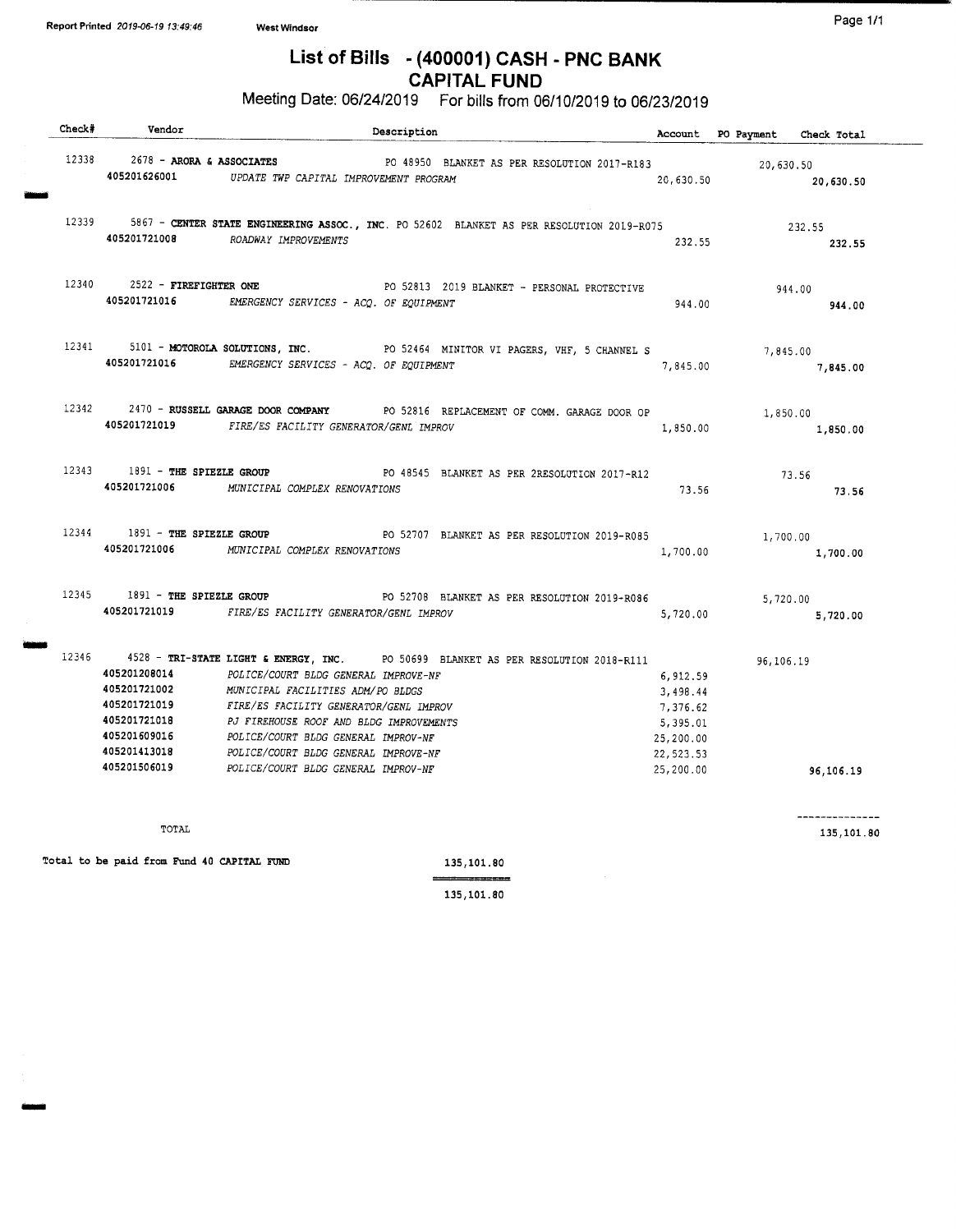### List of Bills - ( 120001) CASH - TRUST MM PNC TRUST OTHER

Meeting Date: 06/24/2019 For bills from 06/10/2019 to 06/23/2019

| Check# Vendor                             | Description                                                                                                         |                                              |           | Account PO Payment Check Total |                        |
|-------------------------------------------|---------------------------------------------------------------------------------------------------------------------|----------------------------------------------|-----------|--------------------------------|------------------------|
| 6841 2678 - ARORA & ASSOCIATES<br>121234  | DEVELOPMENT PLAN REVIEW ESCROW -L122                                                                                | DEVELOPMENT PLAN REVIEW                      | 11,036.00 | 11,036.00                      | 11,036.00              |
| 121234                                    | 6842 4702 - BURGIS ASSOCIATES, INC.<br>DEVELOPMENT PLAN REVIEW ESCROW -L122                                         | DEVELOPMENT PLAN REVIEW                      | 4,200.00  |                                | 4,200.00<br>4,200.00   |
| 6843 911 - LOWES                          | 121432 UNIFORM FEE FIRE CODE FIREFIGHTERS -L160                                                                     | PO 52367 2019 BLANKET - SUPPLIES A/C# 9900-7 | 1,084.87  |                                | 1,084.87<br>1,084.87   |
|                                           | 6844 657 - MASON GRIFFIN & PIERSON<br>121234 DEVELOPMENT PLAN REVIEW ESCROW -L122                                   | DEVELOPMENT PLAN REVIEW                      | 4,741.25  |                                | 4,741.25<br>4,741.25   |
| 6845 5799 - MICHAEL P. BOLAN              | 121324 MT. LAUREL SPECIAL MASTERS                                                                                   | AS PER RES#2015-R202 MT LAUREL SPEC          | 9,475.00  |                                | 9,475.00<br>9,475.00   |
| 6846 436 - MILLER PORTER & MULLER         | 121234 DEVELOPMENT PLAN REVIEW ESCROW -L122                                                                         | DEVELOPMENT PLAN REVIEW                      |           | $9,515.75$ $9,515.75$          | 9,515.75               |
| 6847 518 - SHANNON POPE                   | 121431 UNIFORM FEE FIRE CODE LOCAL -L159                                                                            | PO 52918 REIMBURSEMENT TO CONVERT VIDEO TO D | 74.59     |                                | $74.59$<br>$74.59$     |
| 121220                                    | 6848 2032 - TEACHERS INSURANCE & ANNUITY CASH PERFORMANCE GUARANTEE<br>CASH PERFORMANCE BOND GUARANTEES -L101       |                                              | 38,440.63 |                                | 38,440.63<br>38,440.63 |
|                                           | 6849 1362 - VAN CLEEF ENGINEERING CONTROL DEVELOPMENT INSPECTION FEE<br>121233 DEVELOPMENT INSPEC. FEE ESCROW -L102 |                                              | 457.00    |                                | 457.00<br>457.00       |
|                                           | 6850 1362 - VAN CLEEF ENGINEERING DEVELOPMENT PLAN REVIEW<br>121234 DEVELOPMENT PLAN REVIEW ESCROW -L122            |                                              | 8,729.00  |                                | 8,729.00<br>8,729.00   |
| 121234                                    | 6851 743 - WEST WINDSOR CURRENT FUND<br>PLAN REVIEW (DUE TO CURRENT)<br>DEVELOPMENT PLAN REVIEW ESCROW -L122        |                                              | 646.81    | 646.81                         | 646.81                 |
| TOTAL                                     |                                                                                                                     |                                              |           |                                | 88,400.90              |
| Total to be paid from Fund 12 TRUST OTHER |                                                                                                                     | 88,400.90                                    |           |                                |                        |

88, 400. 90

Nal

 $\overline{C}$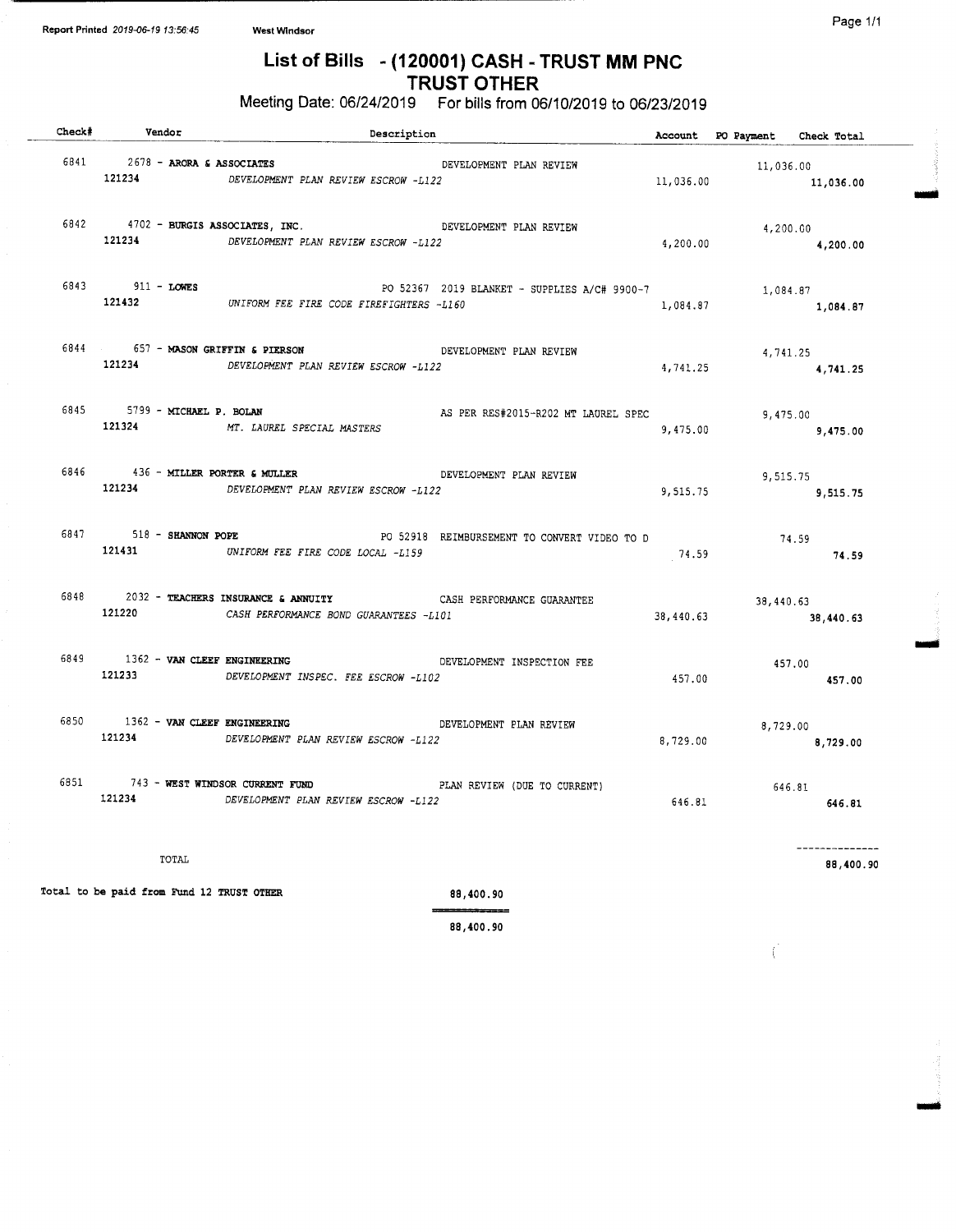Page 1/1

### List of Bills - ( 170001) CASH - PNC - RECREATION CHECKING RECREATION COMMISSION

Meeting Date: 06/24/2019 For bills from 06/10/2019 to 06/23/2019

| Check# |                                       | Vendor     | Description                                                            |                                     |                  | Account PO Payment Check Total |                           |
|--------|---------------------------------------|------------|------------------------------------------------------------------------|-------------------------------------|------------------|--------------------------------|---------------------------|
|        | 21774 3733 - ADVENTURE AQUARIUM       |            | 17503162 YOUTH INTERMEDIATE CAMP                                       | INTERMEDIATE TRAVEL CAMP TICKETS FO | 350.00           | 350.00                         | 350.00                    |
|        | 21775 642 - BSN SPORTS, INC           |            | 17502104 ADULT MEN'S BASKETBALL                                        | WILSON EVOLUTION BASKETBALLS        | 113.98           | 113.98                         | 113.98                    |
| 21776  | 17503164                              |            | 3753 - CAMELBEACH WATERPARK<br>YOUTH DAY CAMP - PRIME TIME             | GROUP# G7996141 - 7/9/19 PRIME TIME | 675.00           | 675.00                         | 675.00                    |
|        |                                       |            | 21777 4778 - CASINO BEACH PIER LLC<br>17503162 YOUTH INTERMEDIATE CAMP | CONF#0000032923 - 7/31/19 INTERMEDI | 623.75           | 623.75                         | 623.75                    |
|        | 21778 4247 - COMBAT SPORTS, LLC       |            | 17503164 YOUTH DAY CAMP - PRIME TIME                                   | ORDER# 15537 - BAL DUE 7/11/19 PRIM | 435.00           | 435.00                         | 435.00                    |
| 21779  | 17503164                              |            | 3784 - DORNEY PARK WILDWATER KINGDOM<br>YOUTH DAY CAMP - PRIME TIME    | PRIME TIME TRAVEL CAMP TICKETS      | 870.00           | 870.00                         | 870.00                    |
|        | 21780 3790 - FRED ZOLA<br>17502108    |            | ADULT GOLF LESSONS<br>17502172 YOUTH GOLF LESSONS                      | INSTRUCTOR - SPRING GOLF LESSONS    | 480.00<br>420.00 | 900.00                         | 900.00                    |
|        | 21781 5922 - KAVITHA RAM              |            | 17503142 YOUTH BASKETBALL HOOP IT UP CAMP                              | REFUND FOR ARJUN - HOOP IT UP BASKE | 120.00           | 120.00                         | 120.00                    |
|        | 21782 5918 - PAWAN SHARMA             |            | 17503162 YOUTH INTERMEDIATE CAMP                                       | REFUND FOR AADYA - IMMEDIATE CAMP J | 295.00           | 295.00                         | 295.00                    |
|        | 21783 5917 - SANDIP GHOSH<br>17503178 |            | YOUTH MARTIAL ARTS                                                     | REFUND FOR DHRUV - MARTIAL ARTS PRO | 85.00            | 85.00                          | 85.00                     |
|        | 21784 5920 - SHIVESH KUMAR            |            | 17502108 ADULT GOLF LESSONS                                            | REFUND FOR SUMMER ADULT GOLF LESSON | 95.00            | 95.00                          | 95.00                     |
|        | 21785 5921 - SIDDESH DYAMAPPA         |            | 17503190 YOUTH TENNIS LESSONS                                          | REFUND FOR SAIKRISHNA - SUMMER YOUT | 195.00           | 195.00                         | 195.00                    |
|        | 21786 5814 - STEVE ROME               |            | 17501185 YOUTH WRESTLING                                               | REIMBURSEMENT - STORAGE BAGS FOR WR | 349.93           | 349.93                         | 349.93                    |
|        | 21787 5194 - VIJAYA PHUTANE           |            | 17503141 YOUTH BASKETBALL CROSSTOWN RIVALS CAMP                        | REFUND FOR PARTH MALLICK - BASKETBA | 200.00           | 200.00                         | 200.00                    |
|        | $21788$ 5919 - ZHE DI                 | $\sim 100$ | 17503128 YOUTH 3D PRINTING BY 3D STEPS                                 | REFUND FOR VINCE - 3D PRINTING BY 3 | 120.00           | 120.00                         | 120.00                    |
|        |                                       | TOTAL      |                                                                        |                                     |                  |                                | -------------<br>5,427.66 |

Total to be paid from Fund 17 RECREATION COMMISSION 5,427.66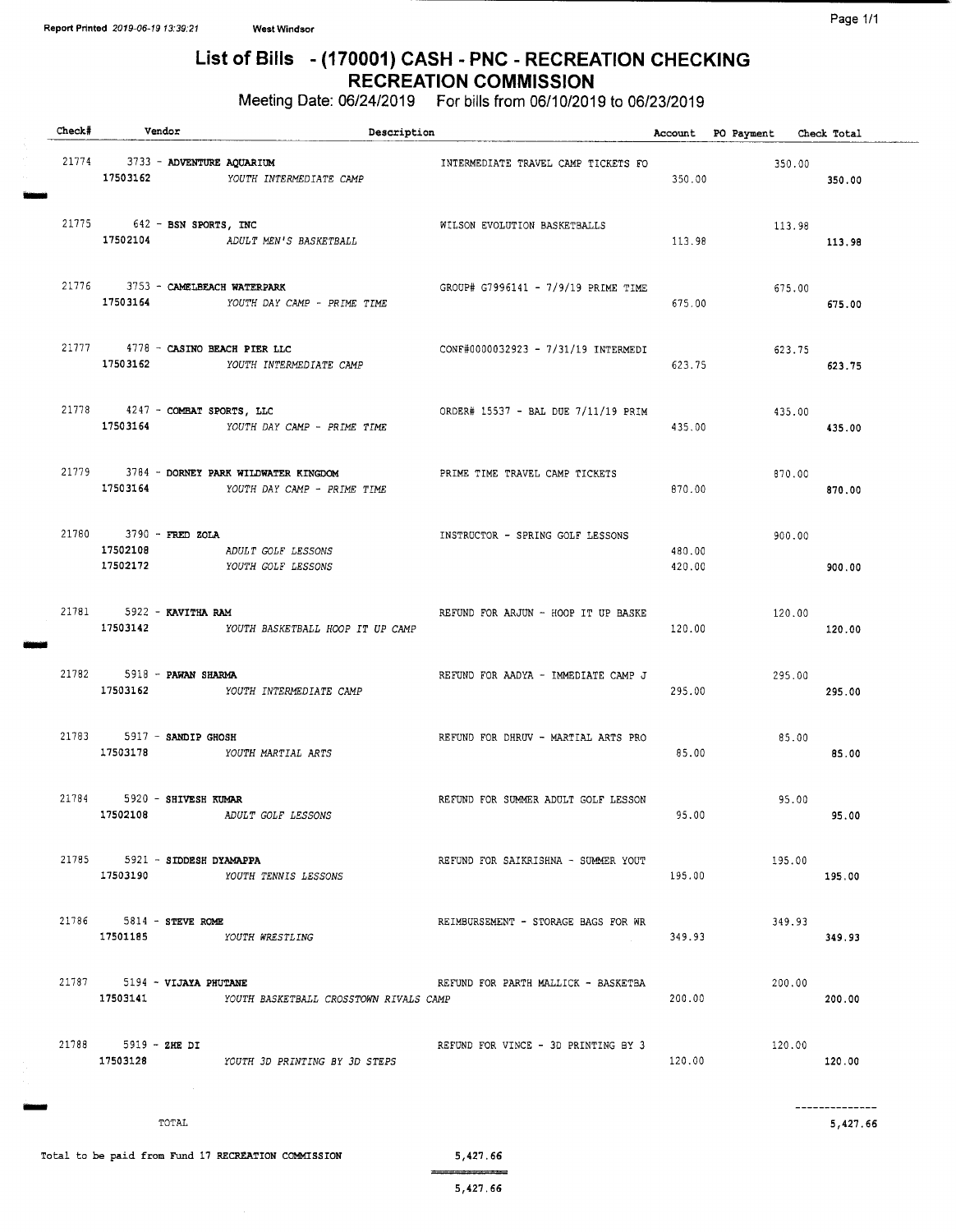# List of Bills - ( 120013) CASH - SENIOR CENTER PNC TRUST OTHER

Meeting Date: 06/24/2019 For bills from 06/10/2019 to 06/23/2019

| Check | Vendor                                    |                       | Description                                  | Account | PO Payment<br>Check Total |        |
|-------|-------------------------------------------|-----------------------|----------------------------------------------|---------|---------------------------|--------|
| 2924  | 3203 - ALEXANDER ROLTCHEV<br>121402       | SENIOR CITIZEN CENTER | PO 52064 2019 BLANKET - ACRYLIC ART CLASSES  | 225.00  | 225.00                    | 225.00 |
| 2925  | 1820 - DONNA FUCETOLA<br>121402           | SENIOR CITIZEN CENTER | PO 52974 SENIOR CAFE SUPPLIES - COSTCO 6/13/ | 91.90   | 91.90                     | 91.90  |
|       | TOTAL                                     |                       |                                              |         |                           | 316.90 |
|       | Total to be paid from Fund 12 TRUST OTHER |                       | 316.90                                       |         |                           |        |
|       |                                           |                       | <b>216.00.</b>                               |         |                           |        |

316. 90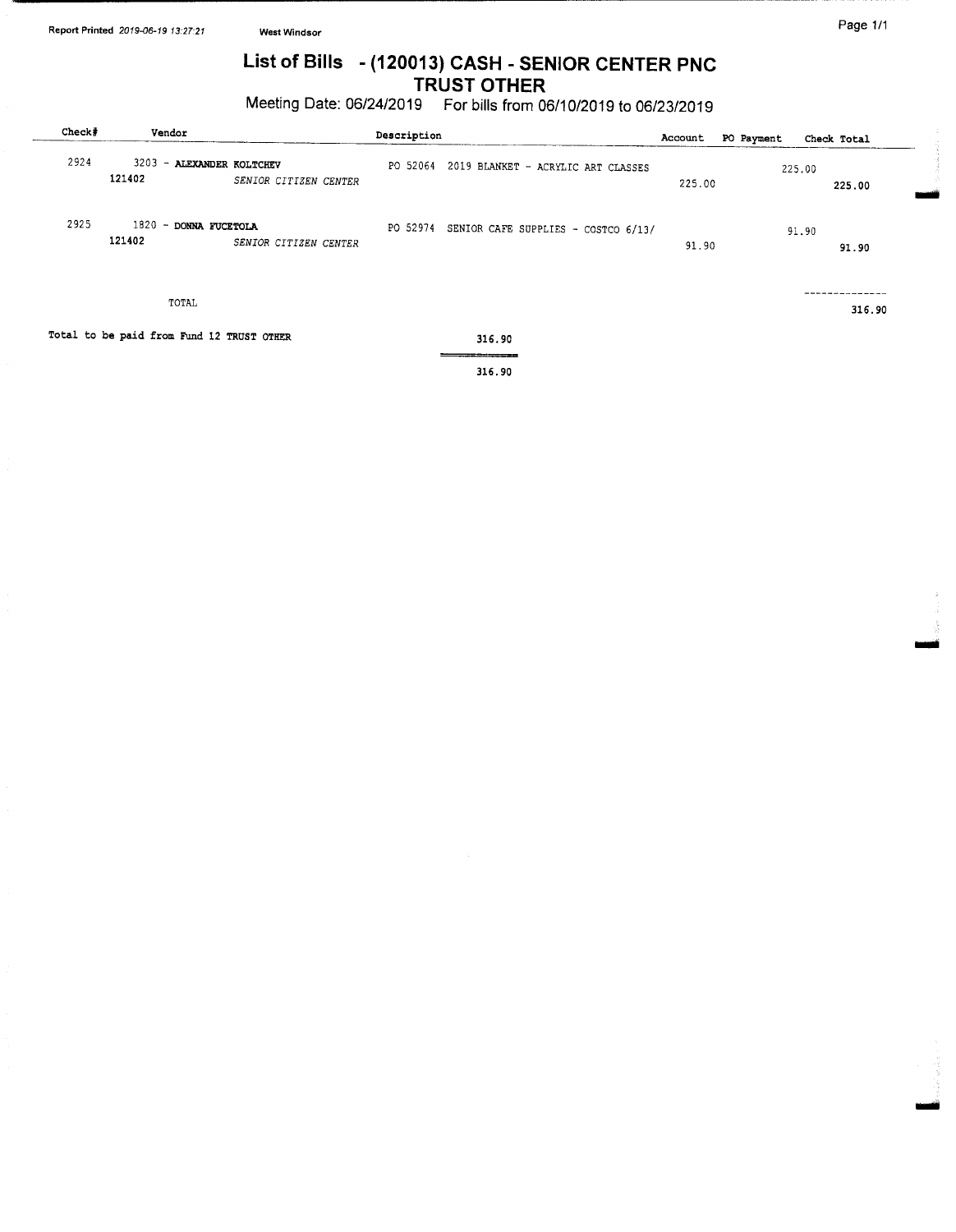tiler

# List of Bills - (260001) Cash-Pool Utility Operating POOL OPERATING FUND

Meeting Date: 06/24/2019 For bills from 06/10/2019 to 06/23/2019

| Check# | Vendor                            | Description                                                                                                      |          | Account PO Payment | Check Total    |
|--------|-----------------------------------|------------------------------------------------------------------------------------------------------------------|----------|--------------------|----------------|
| 5585   | 1873 - BUCKMANS INC.              | PO 52641 2019 BLANKET POOL CHEMICALS AND SAN<br>26501354 Other Expenses-Tech/Spec Supplies                       | 1,639.32 | 1,639.32           | 1,639.32       |
| 5586   | 26501246                          | 354 - CRYSTAL SPRINGS PO 52977 2019 BLANKET - SPRING WATER & COOLE<br>Other Expenses-Program Expense             | 106.73   | 106.73             | 106.73         |
| 5587   | 26501354                          | 238 - JW KENNEDY & SON WELDING PO 52398 2019 BLANKET - CO2/CYLINDER RENTAL/<br>Other Expenses-Tech/Spec Supplies | 51.00    |                    | 51.00<br>51.00 |
|        | 5588 911 - LOWES                  | PO 52976 2019 BLANKET - POOL SUPPLIES/EQUIPM<br>26501354 Other Expenses-Tech/Spec Supplies                       | 37.99    | 37.99              | 37.99          |
| 5589   | 267 - MGL SYSTEMS                 | PO 52905 ORDER FOR CHECKS - SWIMMING POOL OP<br>26501354 Other Expenses-Tech/Spec Supplies                       | 191.00   | 191.00             | 191.00         |
| 5590   | 727 - NOREEN TENAGLIA<br>26501273 | PO 52254 2019 BLANKET - VEHICLE REIMBURSEMEN<br>Other Expenses-Travel Expense                                    | 225.00   | 225.00             | 225.00         |
| 5591   | 26501246                          | 3286 - PRICE CHOPPER WRISTBANDS PO 52890 DEEP WATER WRISTBANDS<br>Other Expenses-Program Expense                 | 321.07   | 321.07             | 321.07         |
| 5592   | 26501204                          | 293 - PRINCETON AIR CONDITIONING PO 52891 COOLING MAINTENANCE IN BATHROOMS @<br>Other Expenses-Repair & Maint    | 417.60   | 417.60             | 417.60         |
| 5593   | 26501204                          | 3126 - TAFROW ELECTRIC PO 52892 ELECTRICIAL REPAIRS/REPLACEMENTS @<br>Other Expenses-Repair & Maint              | 653.50   | 653.50             | 653.50         |
|        | TOTAL                             |                                                                                                                  |          |                    | 3,643.21       |
|        |                                   | Total to be paid from Fund 26 POOL OPERATING FUND<br>3,643.21<br>_______________                                 |          |                    |                |

3, 643. 21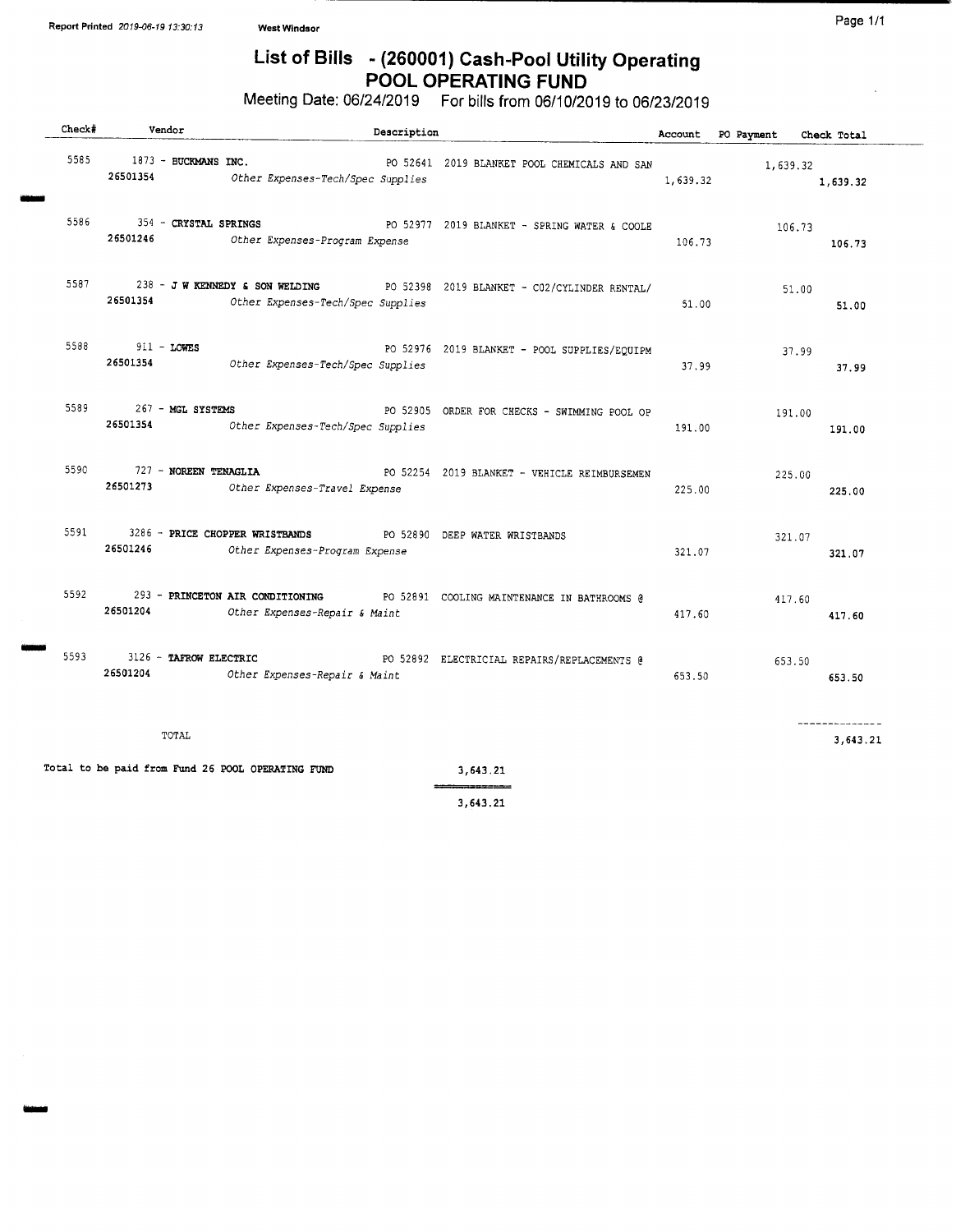# List of Bills - (270001) CASH - POOL UTILITY CAPITAL POOL UTILITY CAPITAL FUND

Meeting Date: 06/24/2019 For bills from 06/10/2019 to 06/23/2019

| Check# | Vendor                                      |                                                         | Description                                  | Account  | PO Payment | Check Total          |  |
|--------|---------------------------------------------|---------------------------------------------------------|----------------------------------------------|----------|------------|----------------------|--|
| 1042   | 1841 - AQUATIC SERVICE INC.<br>275201601901 | 2016-019 Various General Improvements                   | PO 52654 VGB GRATE COMPLIANCE - 5TH YEAR REP | 4,938.20 |            | 4,938.20<br>4,938.20 |  |
|        | TOTAL                                       |                                                         |                                              |          |            | 4,938.20             |  |
|        |                                             | Total to be paid from Fund 27 POOL UTILITY CAPITAL FUND | 4,938.20                                     |          |            |                      |  |
|        |                                             |                                                         | ________<br>4,938.20                         |          |            |                      |  |

imid